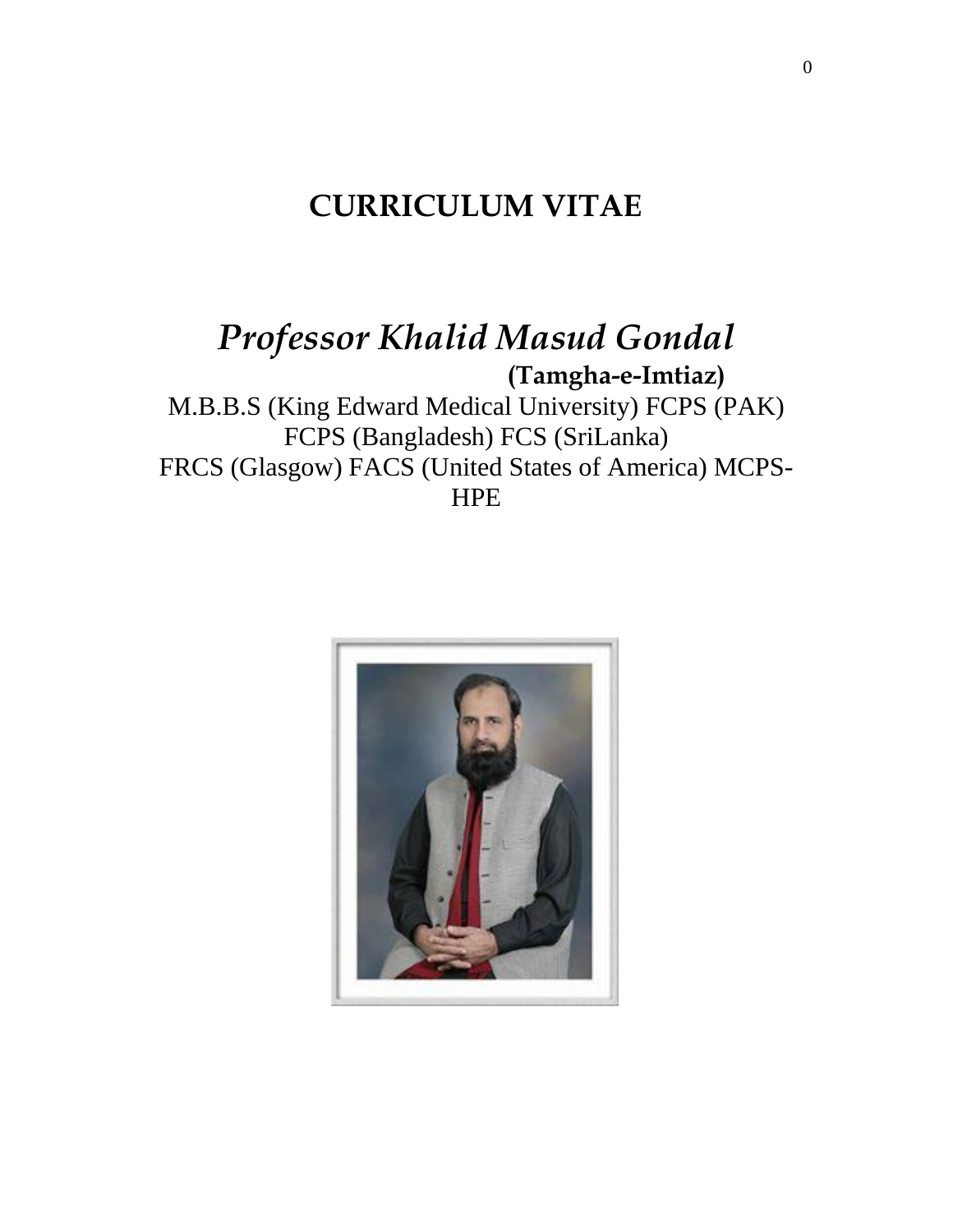## **PERSONAL INFORMATION**

| <b>NAME</b>             |           | Khalid Masud Gondal (Tamgha-e-Imtiaz) |
|-------------------------|-----------|---------------------------------------|
| <b>DATE OF BIRTH</b>    |           | 17th April, 1962                      |
| <b>ADDRESS</b>          |           | 95 Aurangzaib Block,                  |
|                         |           | New Garden Town, Lahore               |
| <b>NATIONALITY</b>      |           | Pakistani                             |
| <b>SPECIALITY</b>       |           | General & Laparoscopic Surgery        |
| <b>MOBILE TELE: NO.</b> | $\bullet$ | +923328483823                         |
| <b>E-MAIL</b>           |           | khalidmasoodgondal@yahoo.com          |

## **EDUCATION**

| $\bullet$ M.B.B.S. (KE)  | 1986 |
|--------------------------|------|
| $\bullet$ F.C.P.S. (PAK) | 1992 |
| $\bullet$ F.C.P.S. (BD)  | 2008 |
| $\bullet$ D.C.P.S. (HPE) | 2008 |
| • FCS (SRILANKA)         | 2010 |
| $\bullet$ MCPS (HPE)     | 2011 |
| • FRCS (GLASGOW)         | 2013 |
| • FACS (USA)             | 2014 |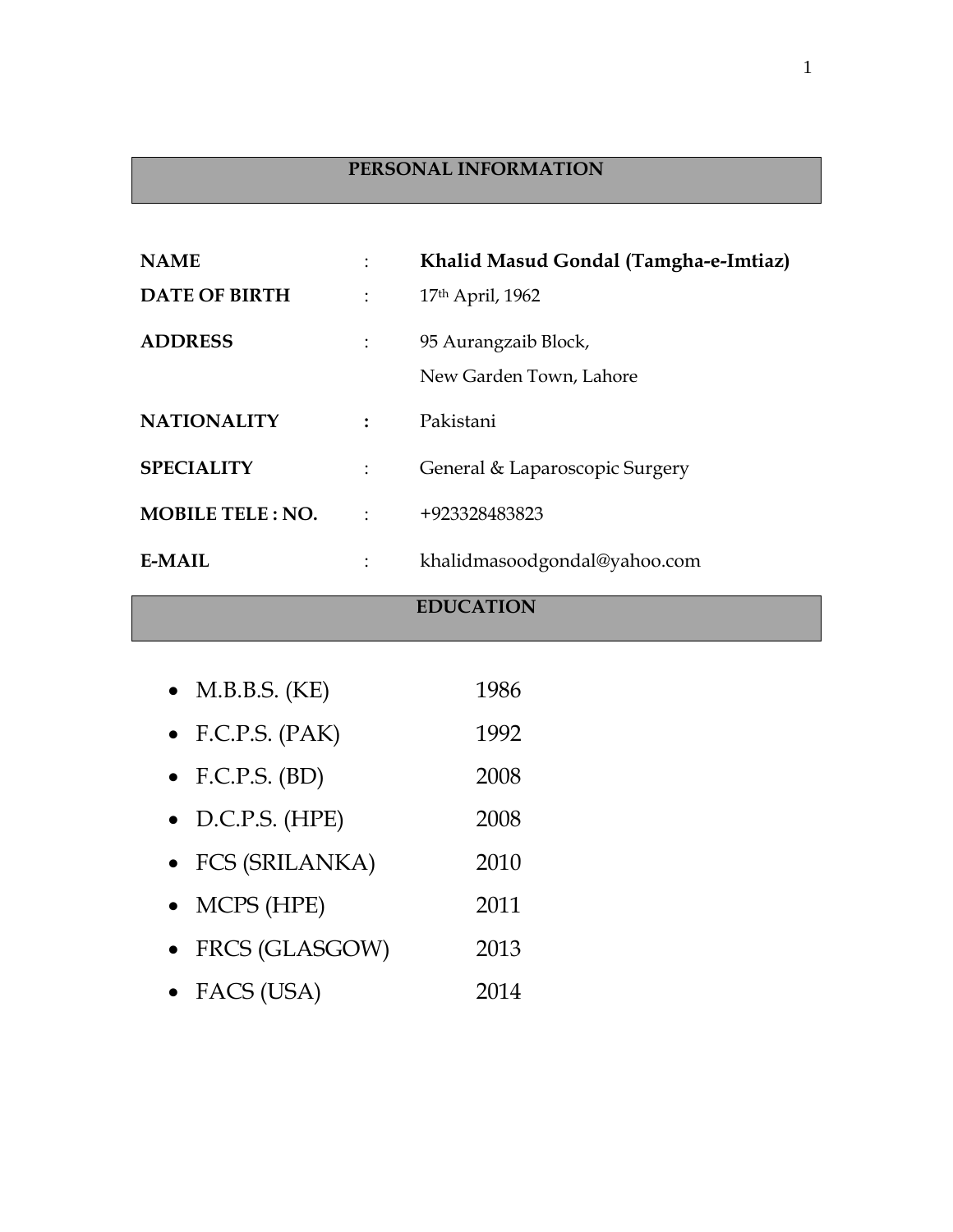- Fellow of College of Physicians & Surgeons Pakistan
- Fellow of College of Physicians & Surgeons Bangladesh
- Diploma in Health Professional Education (Pakistan)
- Fellow of International College of Surgeons (USA)
- Fellow of College of Surgeons (Sri Lanka)
- CERTIFIED ATLS INSTRUCTOR 2008 (American College of Surgeons)
- Membership in Health Professions Education (CPSP)
- Fellow Of Royal College Of Physicians & Surgeons (Glasgow)
- Fellow Of American College Of Surgeons (USA)
- Completed Course work & cleared comprehensive examination of PhD. Medical Education (UHS).

## **CURRENT POSITION**

- Vice Chancellor, King Edward Medical University, Lahore.
- Senior Vice President / Councillor and Regional Director (Honorary) College of Physicians and Surgeons, Pakistan.
- Visiting Surgeon Mayo / Albert Victor Hospital, Lahore.
- Member Punjab Higher Education Commission (PHEC)

## **PREVIOUS WORK EXPERIENCE & ACADEMIC APPOINTMENTS**

- ❖ Ex-Vice Chancellor, Fatima Jinnah Medical University, Lahore from 30.10.2017 to 22.04.2018.
- ❖ **Professor of Surgery**
- King Edward Medical University / Mayo Hospital Lahore From 05-10-2006 to 29.10.2017
- Postgraduate Medical Institute, Lahore General Hospital, Lahore From 29-09-2005 to 05-10-2006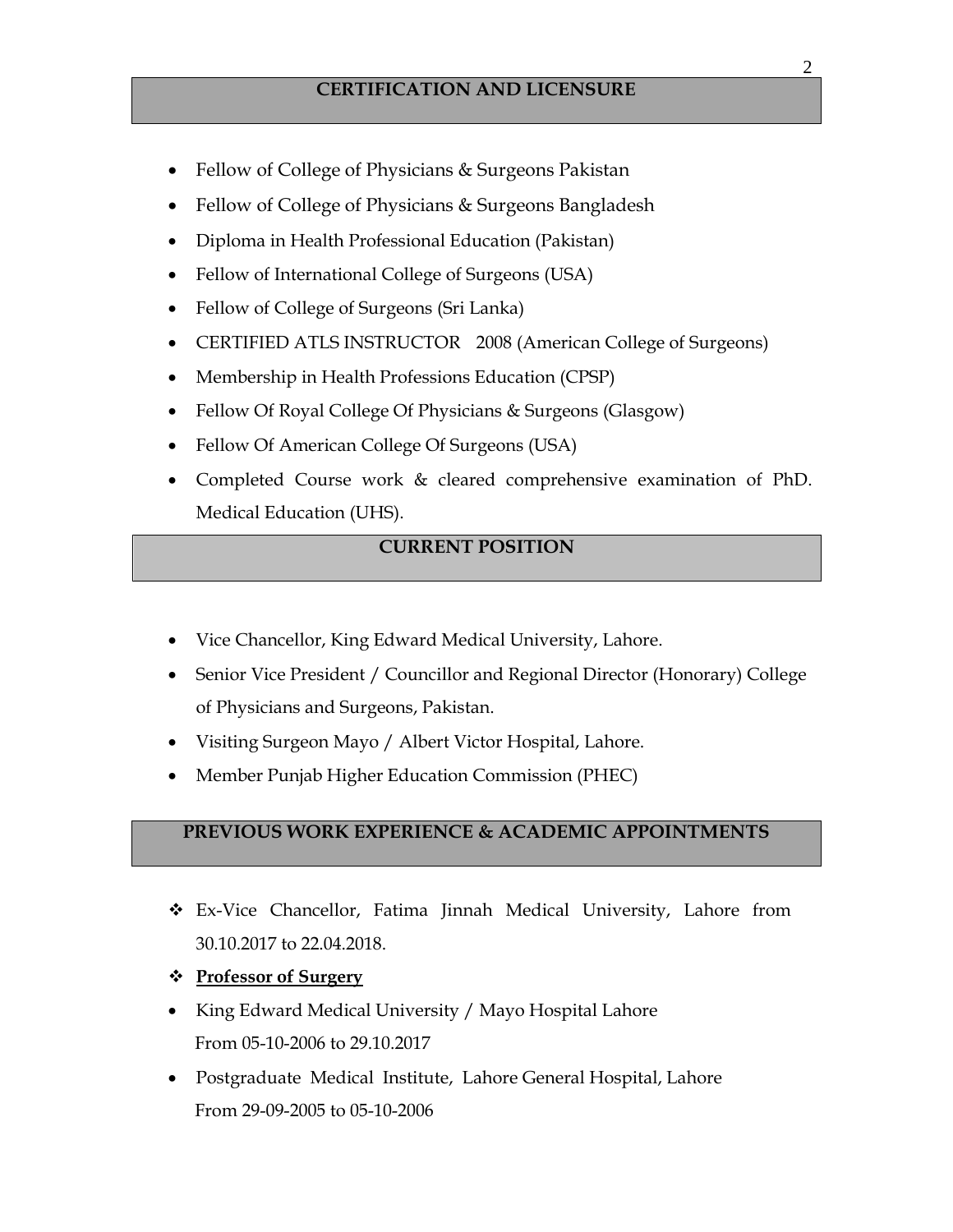#### ❖ **Associate Professor Surgery**

• King Edward Medical College, Lahore From 21-11-2001 to 29-09-2005

#### ❖ **Assistant Professor Surgery**

- King Edward Medical College, Lahore From 22-06-1997 to 21-11-2001
- Fatima Jinnah Medical College, Lahore From 27-02-1996 to 21-06-1997
- K. E. Medical College, Lahore From 21-08-1993 to 26-02-1996

#### ❖ **Senior Registrar Surgery**

• Mayo Hospital, Lahore From 03-06-1992 to 21-08-1993

#### ❖ **Registrar Surgery**

 Mayo Hospital, Lahore From 12-09-1988 to 02-06-1992

#### ❖ **Medical Officer, Dispensary**

• Mayo Hospital, Lahore From 10-08-1988 to 11-09-1988

#### ❖ **Demonstrated Anatomy AIMC**

From 30-06-1987 to 09-08-1988

#### ❖ **House Officer**

 Mayo Hospital, Lahore From 01-07-1986 to 30-06-1987

### ❖ **Honorary Regional Director, and Councilor**

• College of Physicians and Surgeons of Pakistan Regional Centre, Lahore

From 10-02-2007 to date

## ❖ **Senior Vice President**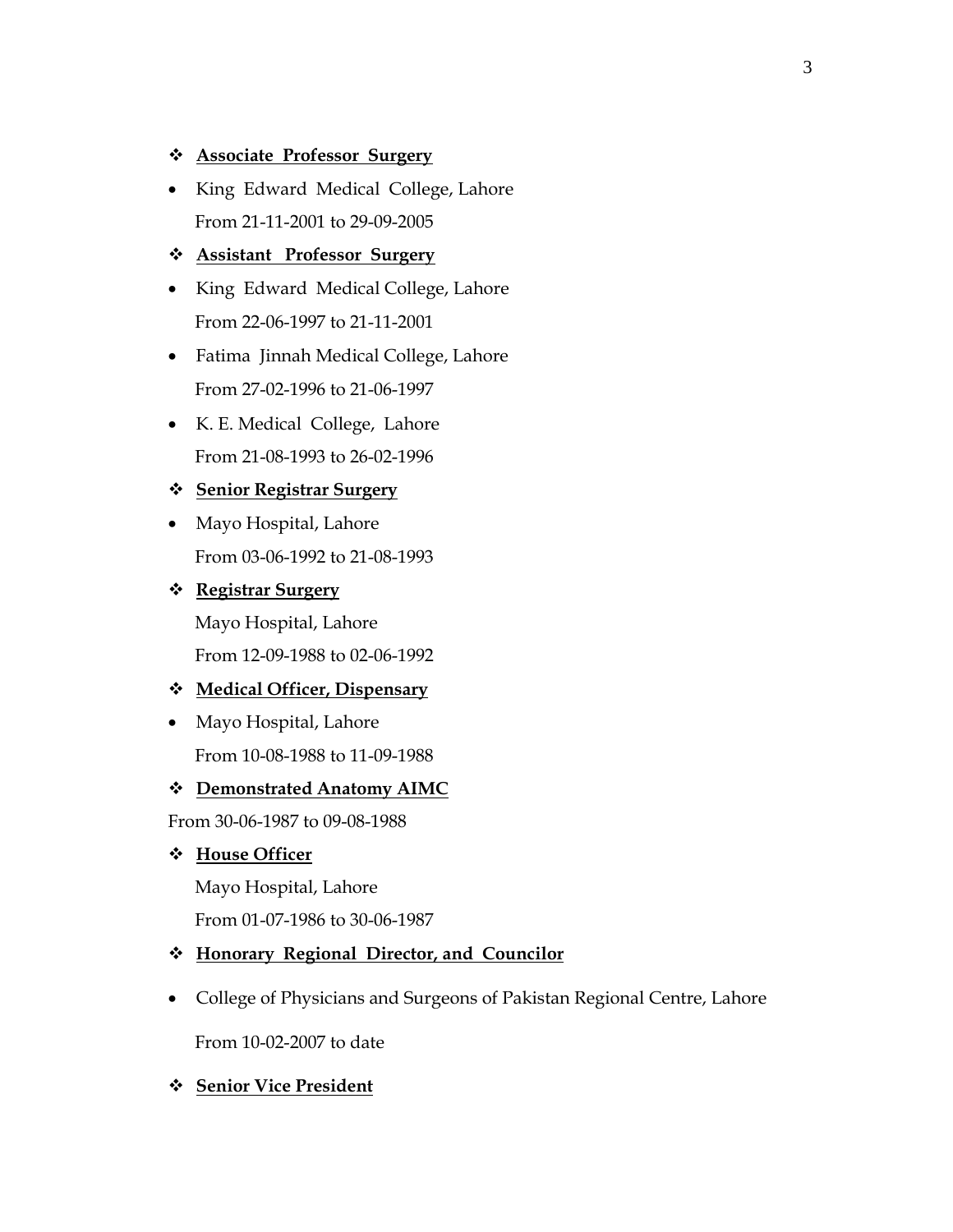• College of Physicians and Surgeons of Pakistan, from 04-04-2015 to date

## **ADMINISTRATIVE POSITIONS**

- Chairman Department of Surgery & Oncology, King Edward Medical University.
- Chairman Inspection Committee, King Edward Medical University.
- Assistant warden, Boys Hostels, AIMC/KEMU.
- Regional Director CPSP (since 2007) and Senior Vice President supervising academic and administrative affairs of this main postgraduate institution of the country.
- Supervised the 5-storied building project and managed to complete in 2 years, 2008-10 and construction of new Admin Block in 180 days (March-Oct 2014).
- As Director General International Relations, CPSP, supervised the international residency exchange program CPSP/HSE Ireland and CPSP/SCFHS, KSA.

## **PROFESSIONAL AFFILIATIONS**

- 1. Joint Secretary, Society of Surgeons of Pakistan, Lahore, 1995-97.
- 2. Finance Secretary, Society of Surgeons of Pakistan, Lahore 1997-99.
- 3. General Secretary, Society of Surgeons of Pakistan, Lahore 1999-2001.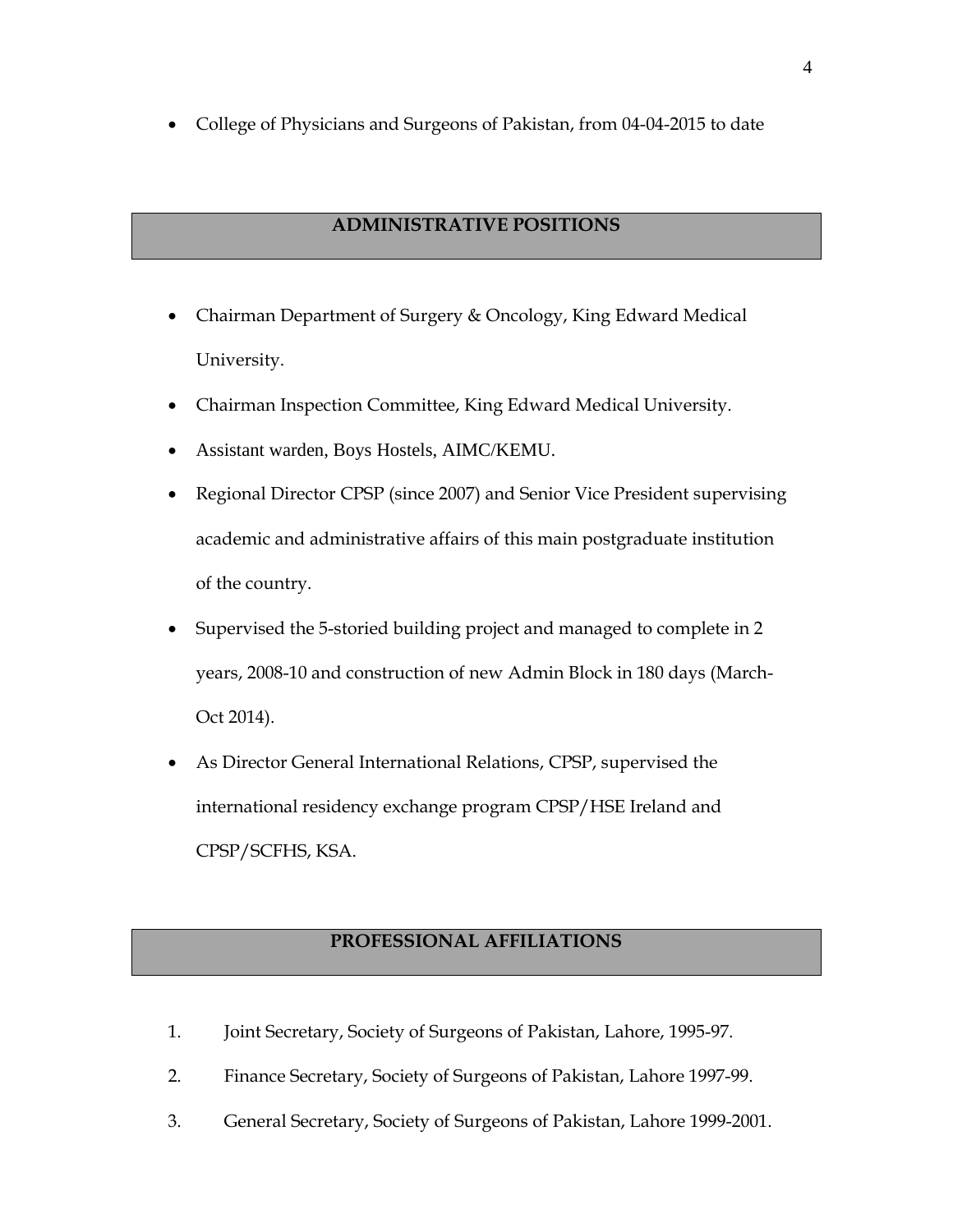- 4. Organized National Surgical Conference held in March 2000 at Lahore as organizing Secretary.
- 5. Organized 8th Biennial International Surgical Conference held in March 2001 at PC Hotel, Lahore as Organizing Secretary (That was attended by more that 500 Surgeons from all over the Pakistan and abroad. 60 Research Paper were presented by National Speaker and 12 by International Speakers from UK, USA, Saudi Arabia, Sri Lanka, India, and Other Middle East Countries.
- 6. Vice President, Society of Surgeons of Pakistan Centre 2004-2006.
- 7. Executive Member of SAARC Surgical Care Society 2009-11.
- 8. Councilor and Regional Director (honorary), College of Physicians & Surgeons Pakistan, Regional Centre Lahore 2007 to date.
- 9. President Society of Surgeons of Pakistan 2013-15

## **CONTRIBUTIONS IN POSTGRADUATE MEDICAL EDUCATION**

- Trained over 90 postgraduate residents including 2 Gold Medalists in Fellowship exams.
- Introduced electronic monitoring system (E-Log) & revamp residency program for postgraduate residents.
- Part of the team who signed CPSP/HSE Ireland MOU for international exposure of trainees for 2 years (presently 217 trainees are working in 7 specialties).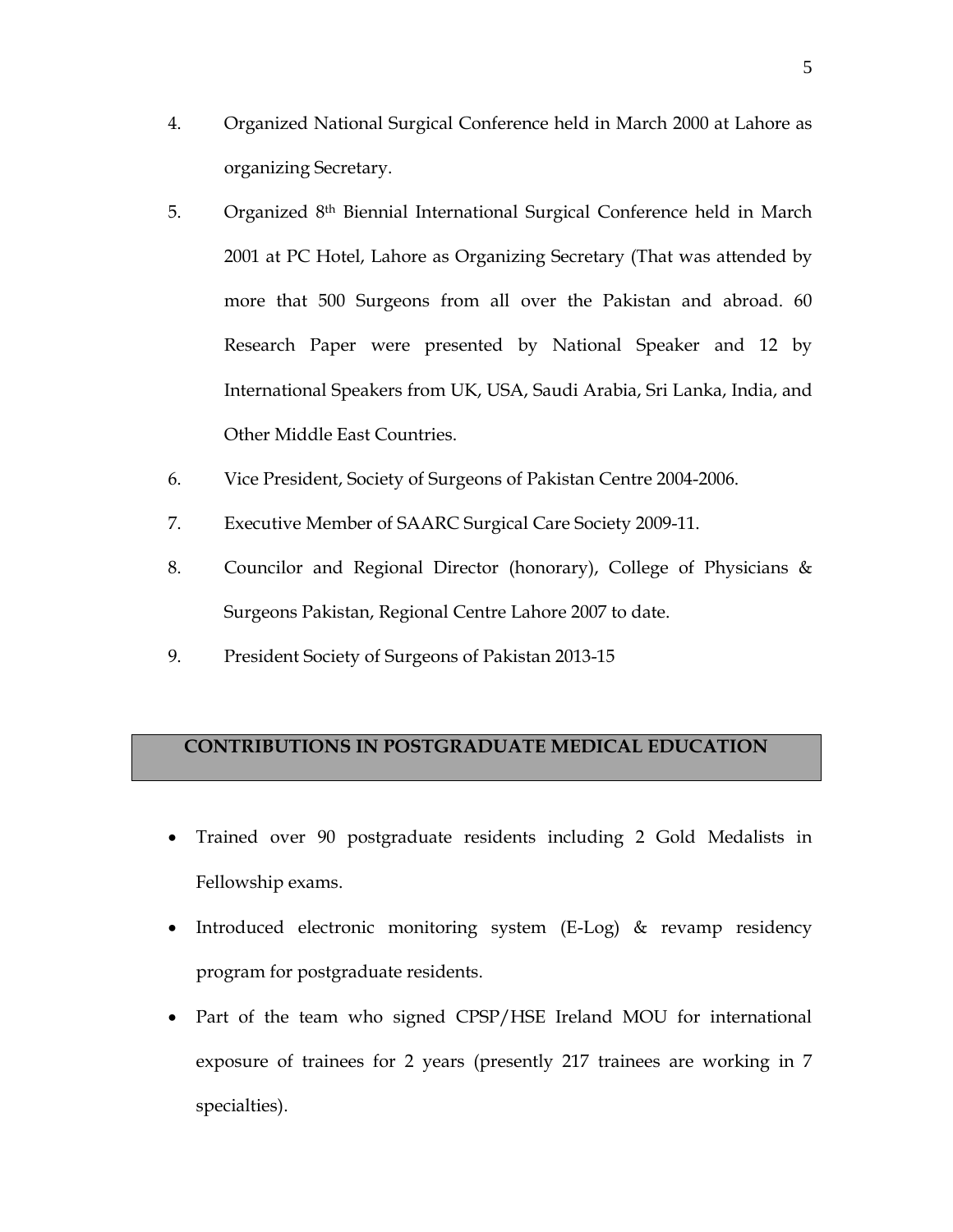• Part of the team who signed CPSP/KSA MOU (Trainee and locum consultant Are working at best center for a specific period)

## **ACADEMIC APPOINTMENTS AT CPSP**

- Clinical Coordinator for Oral and Practical Examination FCPS Part-II in Surgery held at Karachi, Islamabad and Lahore since 1996.
- Deputy Chief Invigilator for FCPS Part-II in Theory Examination held at Lahore.
- Assessor for Theory Paper for FCPS Part-II Surgery Examination 2001.
- Acted as observer for FCPS Part-II Surgery Examination 2000.
- Trainer of Basic Surgical Skills Workshop since 1999.
- Acted as Facilitator in Joint Congress 2000 at CPSP Karachi in collaboration with Royal college of Surgeons, Edinburgh.
- Examiner for undergraduate and postgraduate since 2001 in Pakistan and abroad.
- Represented CPSP in meetings with the President and the council of Royal Colleges of UK, Ireland, Canada, Australia and Thailand on issues of Medical Education.
- Councilor & Senior Vice President College of Physicians and Surgeons of Pakistan.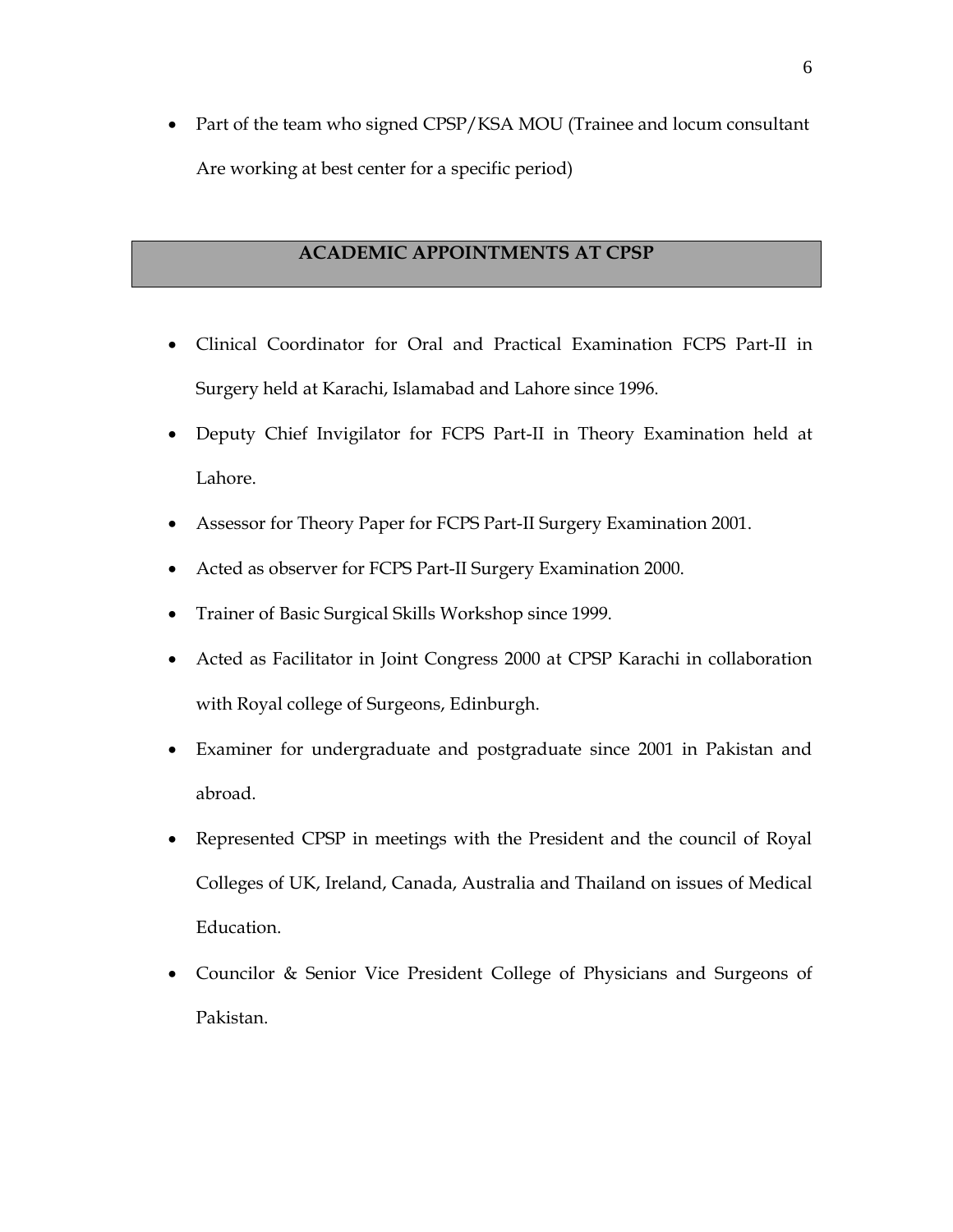- Research and recent advances and developments in the field of Medical Education
- General surgery, specially Minimal Invasive & Hepato-biliary Surgery

## **HONORS & AWARDS**

- Letter of appreciation issued by Medical Superintendent Mayo Hospital Lahore, on 23rd April 1990 for rendering extraordinary emergency services especially during bomb blast of Dehli Gate on 03-04-1990, Chief Minister Punjab on his visit specially appreciated the efforts of Dr. Khalid Masood Gondal Registrar South Surgical Unit.
- Certificate of appreciation by Medical Superintendent, Mayo Hospital Lahore, on 14<sup>th</sup> August 1994 in reorganization of devotion, duty & meritorious services rendered for betterment of the institution by Dr. Khalid Masood Gondal Assistant Prof. of Surgery.
- Certificate of appreciation by Pakistan Doctors Forum on occasion of Golden Jubilee Symposium held on 31st August 1997 at Lahore for services rendered for medical profession in Pakistan.
- Letter of appreciation by Prof. Muhammad Sultan Farooqui President College of Physicians & Surgery of Pakistan on the occasion of 38th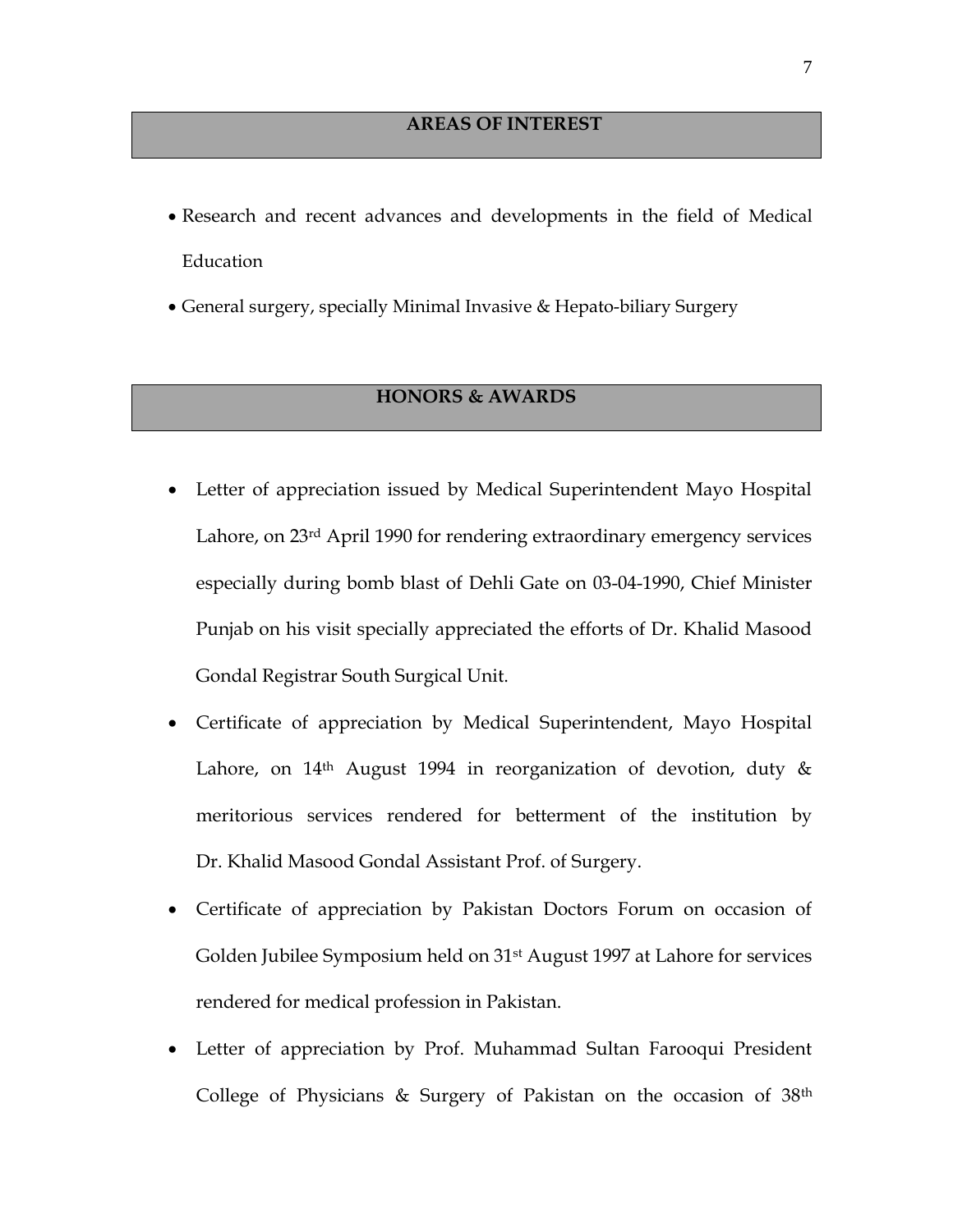Convocation of College of Physicians & Surgeon Pakistan, held on January 25th, 2003 at Lahore with the remarks that Khalid Masood Gondal has distinguished himself by performing high standard organizational work through effective coordinating skills conscientiously beyond the call of duty, without consideration of personal comfort.

- Certificate of appreciation by Society of Surgeon of Pakistan, Lahore on occasion of 10th International Surgical Conference 2005 held on 25th & 26th February 2005 at Hotel Pearl Continental, Lahore.
- Letter of commendation by Medical Superintendent Mayo Hospital Lahore, with the remarks that Dr. Khalid Masood Gondal is the one of brilliant stalwarts, who has shown his metal through his hours and hours of working in Emergency Wards, Operation Theaters and various Surgical Wards of Mayo Hospital. His Senior Officers, Professors and his Colleagues applauded equally all his efforts and command on surgery. His ceaseless and untiring efforts gathered the attention of his superiors and so he was assigned many important tasks in the administration for patient care.
- Appreciation Letter by Secretary Board of Management, PGMI/Lahore General Hospital. The Board of Management in their meeting on 12th April 2006, appreciated the efforts of Professor Khalid Masood Gondal for Teaching and Training in advance Laparoscopic procedures.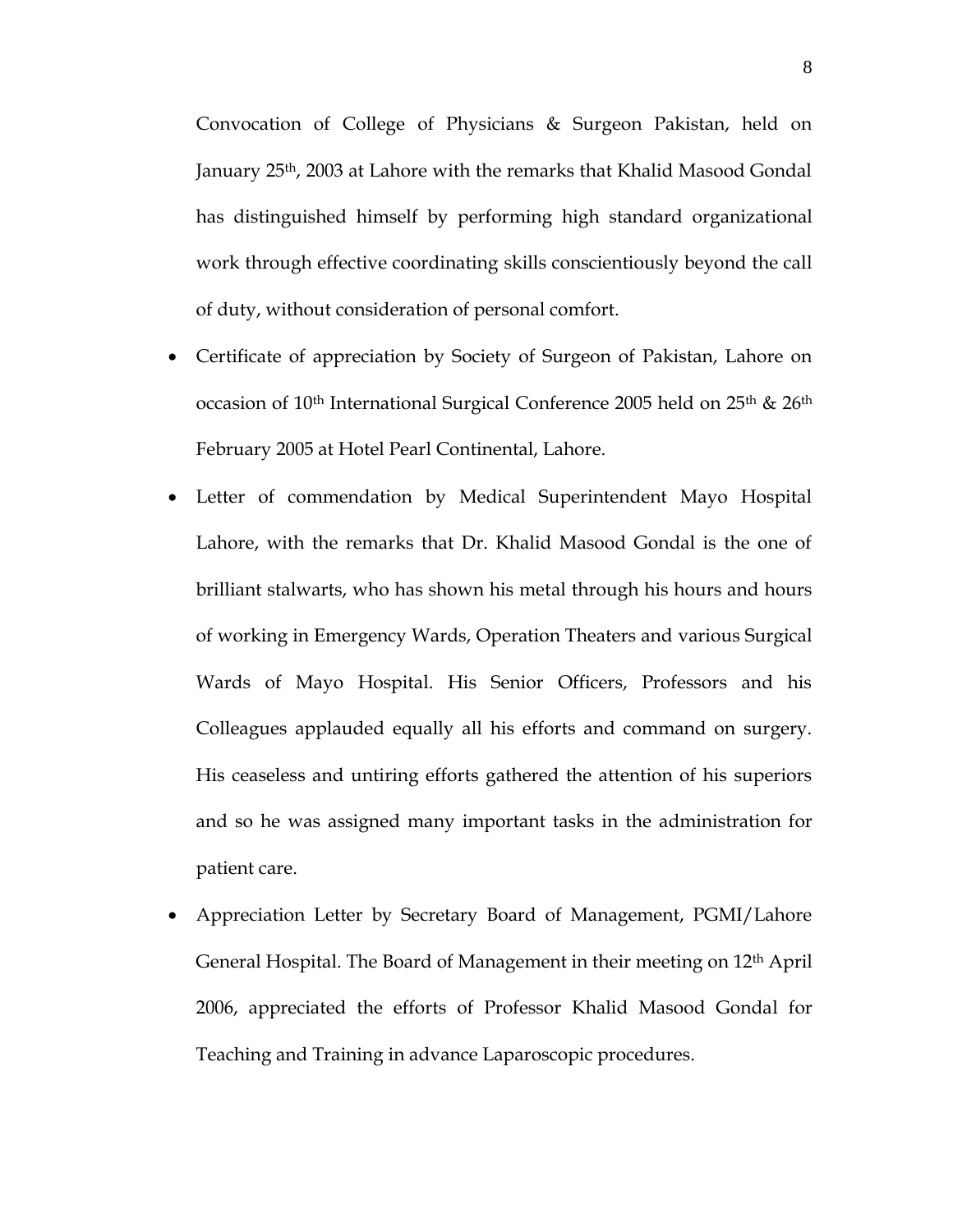- Letter of appreciation/testimonial by President CPSP Professor Zafar Ullah Chaudhary dated 24-12-2008 mentioning Dr. Gondal is a learned teacher, skilled surgeon and competent administrator. He has participated in foreign examinations as external examiner and inspected various international medical institutions on the behalf of CPSP for purpose of accreditation.
- Letter of appreciation/testimonial by Professor Muhammad Zafarullah Khan, Vice Chancellor King Edward Medical University dated 01-07-2010, mentioning that Prof. Gondal is a dedicated, conscientious and resourceful member of the academic council of KEMU and has been blessed with leadership, managerial skills and professionalism.
- Letter of appreciation by Secretary Health stating that *"Professor Gondal is an outstanding professional and a dedicated public servant. He is an asset for medical profession and an outstanding officer par excellence*"
- Appreciation letter on behalf of Honorable Chief Justice, Lahore High Court stating *"It is a matter of great honour and pleasure for me to convey you the feelings and appreciations of his lordship, Chief Justice Lahore High Court Mr. Manzoor Ahmad Malik. His lordship has acknowledged and appreciated the excellent performance in emergency management and subsequent surgical procedures carried out on Mr. Jahanzaib Advocate".* The response of your unit under crisis reflects the best possible professional training. (PA/MS/57993/MH, 05/08/15)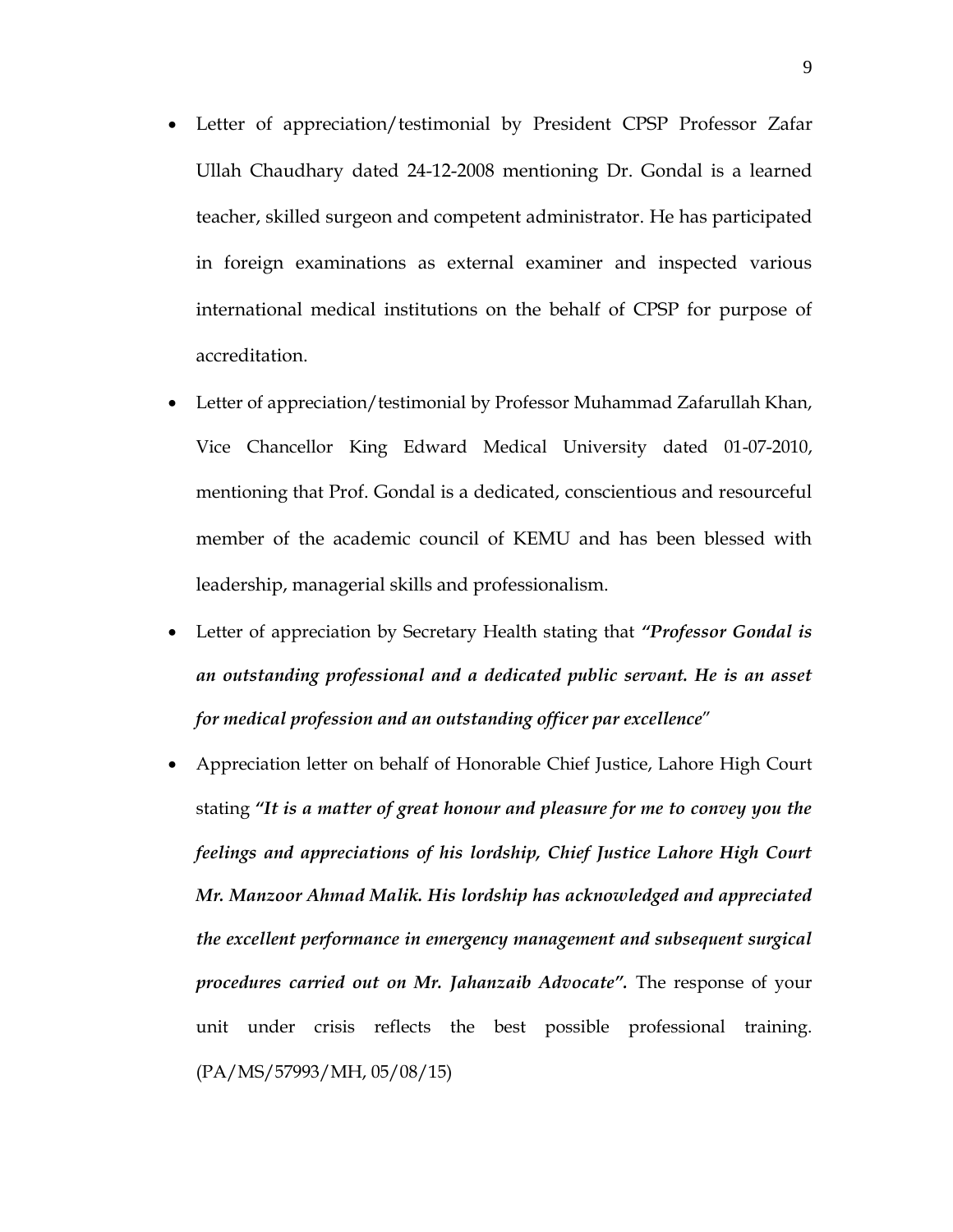- Appreciation Letter on behalf of Chief Minister Punjab for dedication, sincere efforts and excellent services rendered for management/treatment of Gulshan park blast victims received in emergency department of Mayo Hospital on 27-03-2016. (PA/MS/19542/MH).
- Best Urdu Debater, Govt. College, Lahore, 1978-79
- First Position in Urdu Speech Contest, K.E. Medical College, Lahore 1980.
- Chief Prefect, Boy Hostel, KEMC, 1983-85.
- General Secretary, Mosque Committee, KEMC, 1983-85
- Best Urdu Debater during 125<sup>th</sup> of Celebration of KEMC, 1985.
- Silver Medal for Standing First in ENT in KEMC/PU.
- Has been conferred **TAMGHA-E-IMTIAZ** in the field of medical education by the President of Islamic Republic of Pakistan in 2012 based on my contribution in the field of medical education in the country.
- The Govt. of the Punjab granted **BS-21 on the basis of meritorious services** rendered by Prof. Khalid Masood Gondal.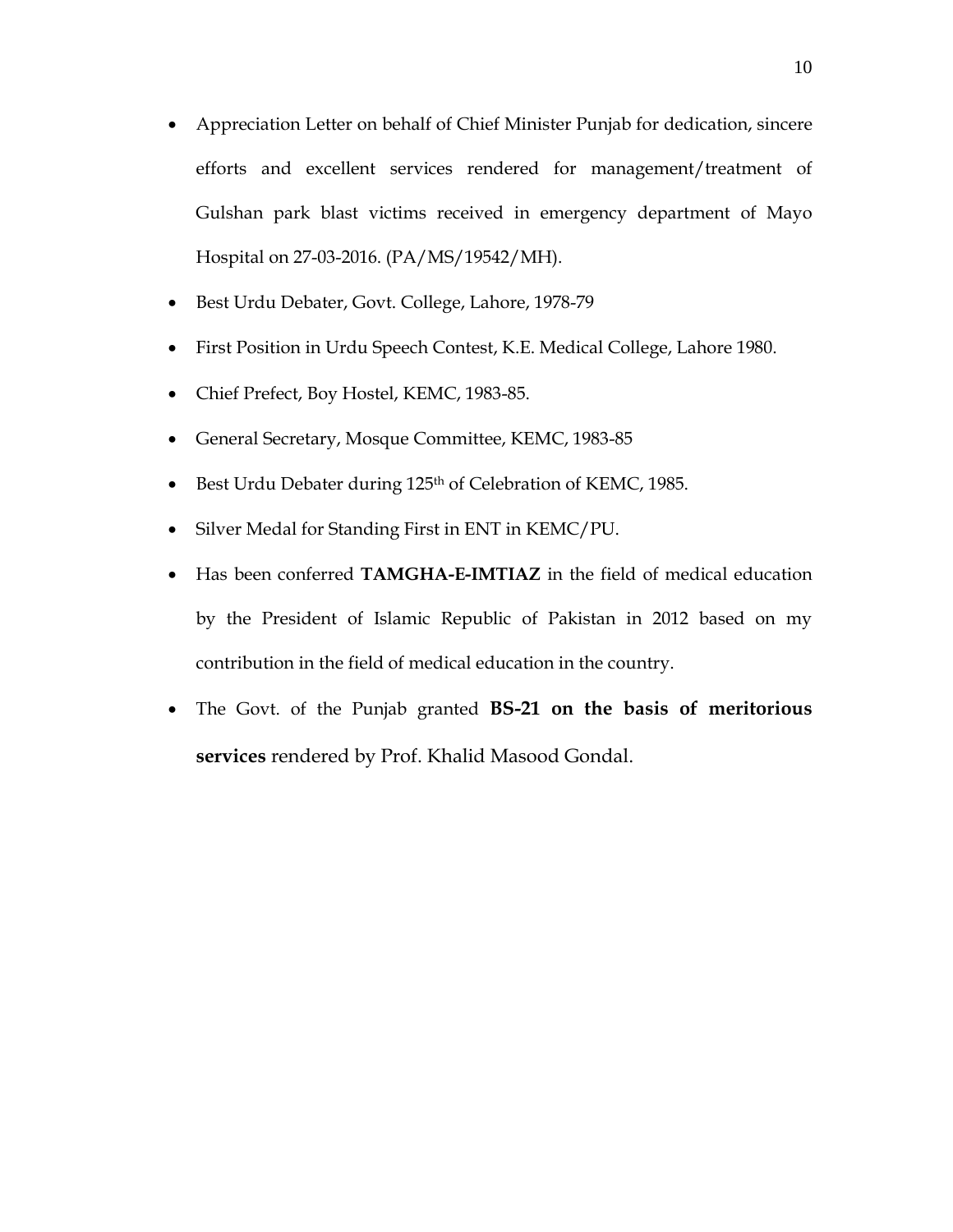### **AUTHORSHIP & CONTRIBUTIONS IN BOOKS**

- 1. Co-author of Principles of Surgery & Surgery of Head & Neck for BDS & MBBS 1st Edition 1996.
- 2. Contributed in ATLS-Student course manual 9<sup>th</sup> edition (American College of Surgeons)
- 3. Mushahidaat & Tassurrat, Urdu book having medical & journal knowledge, National & International information

## **RESEARCH CONTRIBUTION & PUBLICATIONS**

- Patron Annals of King Edward Medical University
- Patron in Chief of Journal of Fatima Jinnah Medical University
- Ex. Chief Editor of Pakistan Journal of Surgery recognized by PMDC and member of WHO regional index medicus & extra-med
- Member Editorial Board, Annals of KEMU & Journal of College of Physicians & Surgeons Pakistan (Impact Factor Journal)
- Member Advance Studies and Research Board KEMU
- Focal person for Research, Higher Education Commission of Pakistan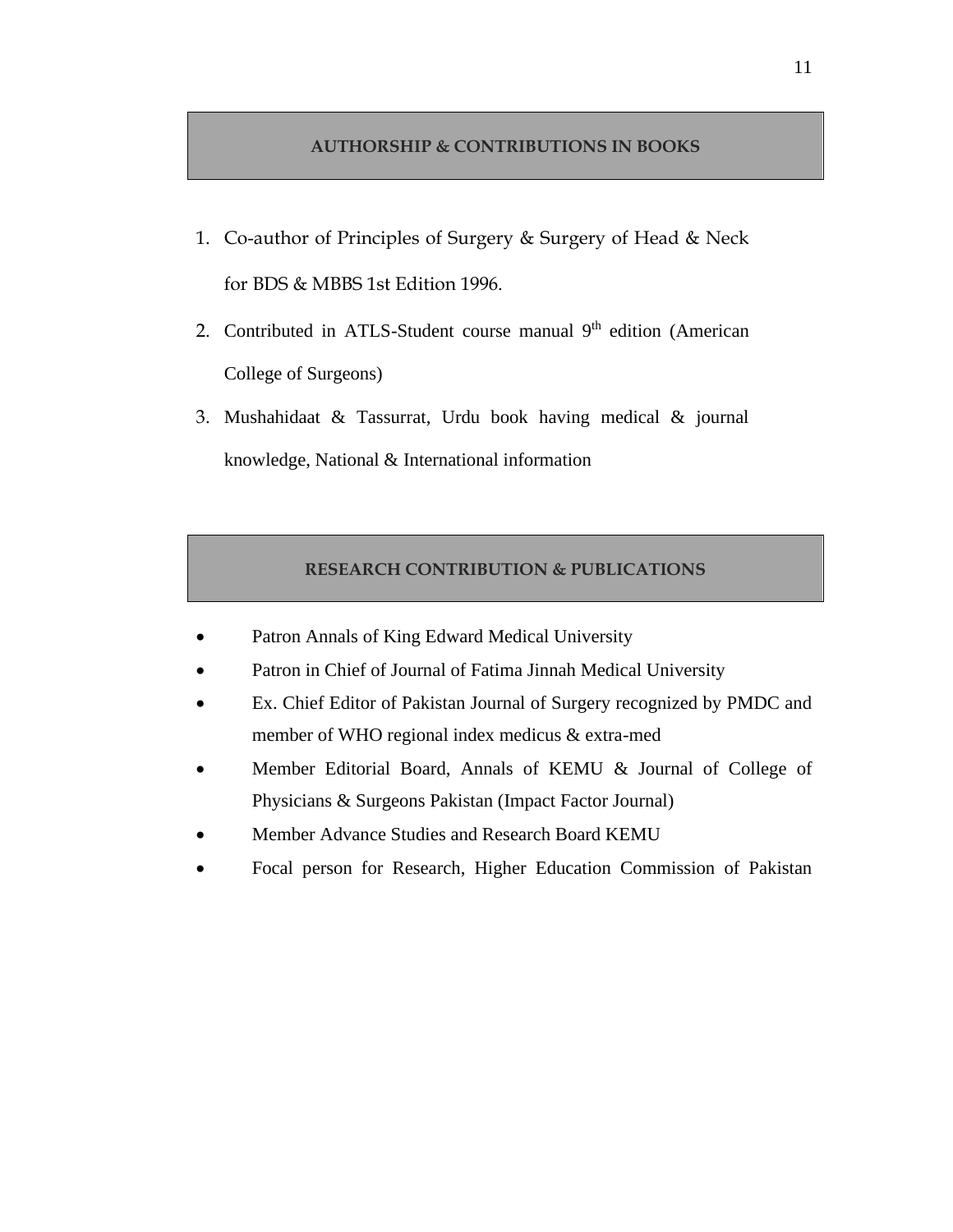## **WORKSHOPS ATTENDED**

- Hand on Workshop on Laparoscopic Surgery in collaboration with Association World Hepato panceatico Biliary Association, December 1-5, 1993 at Lahore.
- Workshop on "Objective Structured Clinical Examination" by CPSP in collaboration with WHO, February 1999.
- Workshop on "Educational Planning and Evaluation" by CPSP in collaboration with WHO, April 1999.
- Workshop on "Improving Clinical Examination" by CPSP in collaboration with WHO, September 1999.
- Workshop on "Management and Administrative Skills" by CPSP in collaboration with WHO, October 1999.
- Workshop on "Introduction to Computers and Internet" by CPSP in collaboration with WHO, February 2000.
- Workshop on "Development and Administration of MCQs and Essay Question" by CPSP in collaboration with WHO, March 2000.
- Workshop on "Current Surgical Practice" by CPSP in collaboration with Royal College of Surgeons Edinburgh, March 2000.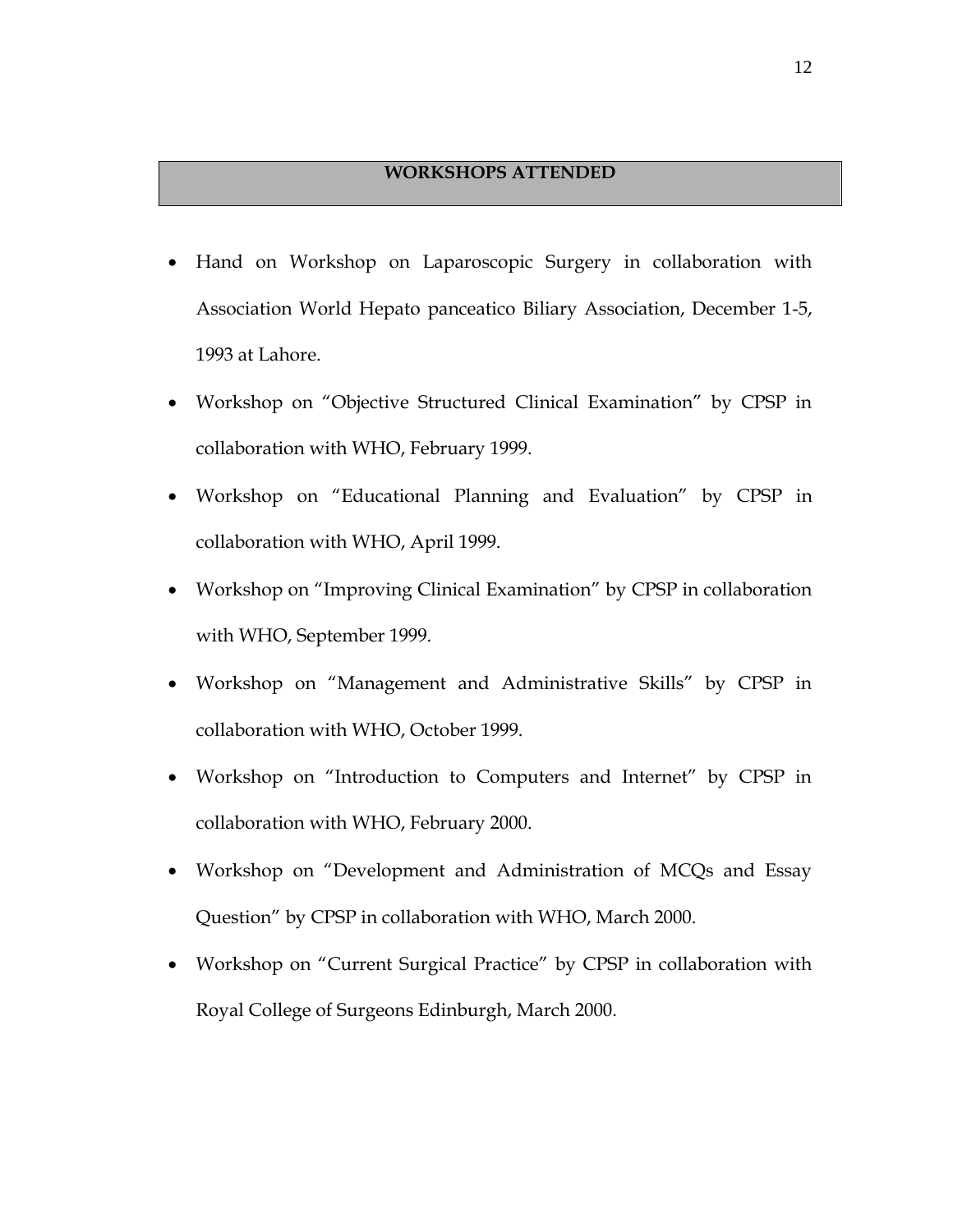- Workshop on "Orientation to Community Oriented Medical Education and Curriculum Development" by WHO and King Edward Medical College, Lahore, April, 2000.
- Workshop on "Research Methodology, Biostatistics and Medical Writing" by CPSP in collaboration with WHO, August-September 2000.
- Workshop on "Developing MCQs of One Best Type" by CPSP in collaboration with WHO, September 2000.
- Workshop on "MCQs Item Writing" by CPSP in collaboration with WHO, November 2000.
- Workshop on "Essential Surgical Skill" as Trainer.
- Workshop on Scientific Activities of the 19<sup>th</sup> Annual Congress 2003 by Pakistan Society of Gastroenterology and G.I. Endoscopy on 28th February to 2nd March 2003.
- Workshop on Tutor Training by jointly organized of World Health Organization and the Ministry of Health, Pakistan, at King Edward Medical College on 19<sup>th</sup> & 20<sup>th</sup> May 2003.
- Workshop on "Hands On Training for Upper G.I. Endoscopy" on  $26<sup>th</sup>$  & 27Th September 2003 by Society of Surgeon of Pakistan Lahore.
- Workshop on "10<sup>th</sup> Annual Surgical Conference" by The Society of Surgeons of Pakistan, Karachi Chapter, on 18th & 19th October, 2003.
- Workshop on "**ASSESSING DISSERTATION"** by Department of Medical Education & National Teachers Training Centre CPSP in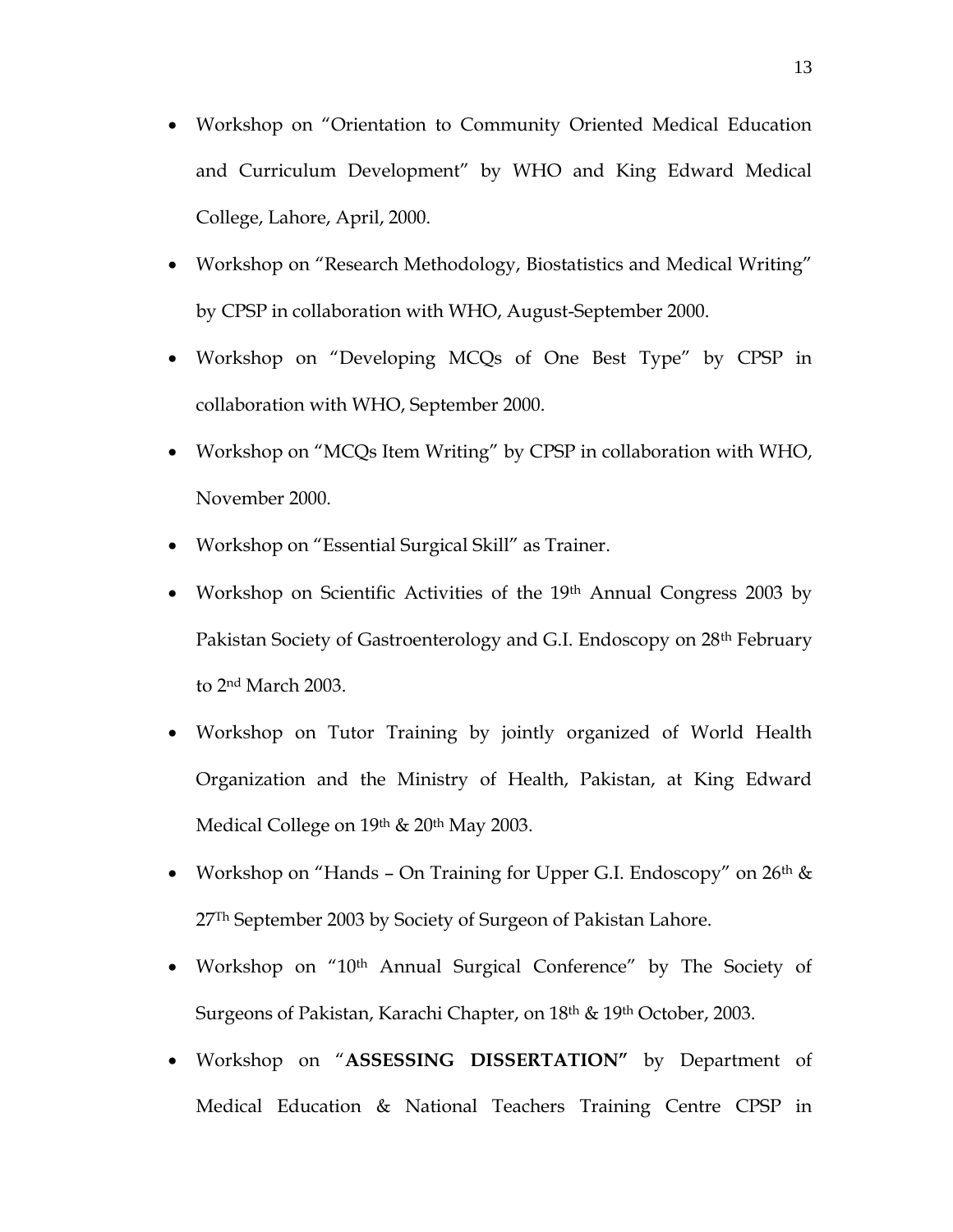collaboration with W.H.O. Held on **March 09-10, 2006** at CPSP Regional Centre, Lahore.

- **Community Oriented Medical Education Tutor training Workshop** held at KEMU from 5-7th November, 2007.
- **A.T.L.S. WORKSHOP** in collaboration with American College of Surgeons and College of Physicians and Surgeons of Pakistan; (successful completion of both provider and instructor courses. – Oct 29 – Nov 02, 2007.
- Organized a workshop on **FLAP TECHNIQUES** at Mayo Hospital, KEMU Lahore on February 6, 2008.
- Attended AETF TRAINING COURSE FOR LAPAROSCOPIC COLORECTAL SURGERY, March 2008.
- Participated in "The College of Surgeons of Sri Lanka Annual Academic Sessions 2010 and The Joint Academic Meeting with the International Society of Surgery", August 2010.
- Attended 81st Annual Scientific Congress, Kuala Lumpur Convention Centre, Malaysia 2012.
- Attended International Conference on "Medical Education" Istanbul, Turkey, Halic Congress Centre, Turkey, 15 – 18, October, 2015.
- Attended Conference on The integrated curriculum for an "un-integrated" practice: is seamless transition from education to practice really possible? University of Health Sciences, Lahore, Pakistan, 29<sup>th</sup> – 31<sup>st</sup> October, 2015.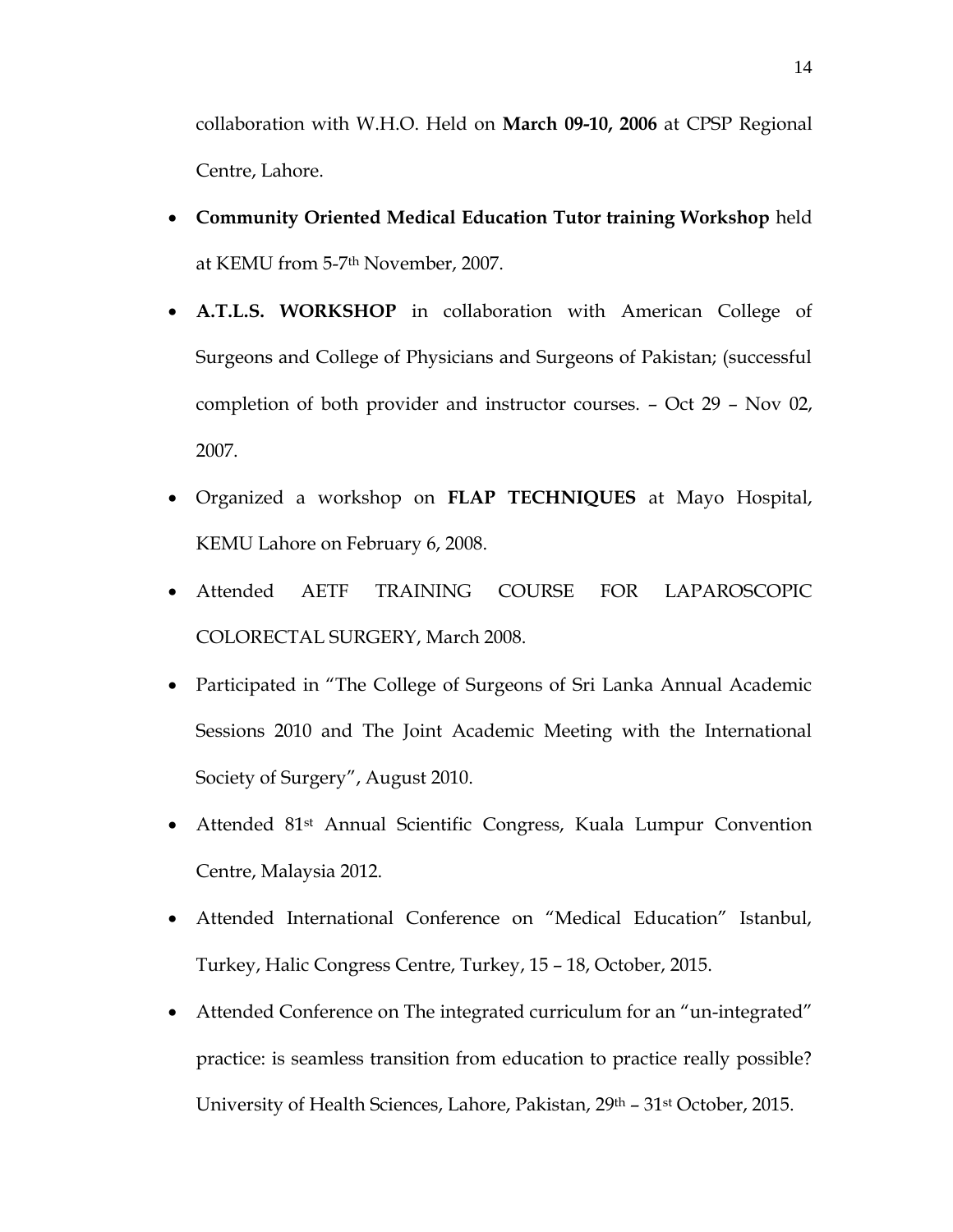- Attended pre-conference workshop on "Teaching and Assessing Professionalism" by University of Health Sciences at College of Physicians & Surgeons Pakistan, Lahore, 29th October, 2015.
- Attended pre-conference workshop on "Developing cognition, metacognition and emotional intelligence skills among students" by University of Health Sciences, Lahore at College of Physicians & Surgeons Pakistan, Lahore, on 27<sup>th</sup> October, 2016.
- Attended pre-conference workshop on "Mentorship" by University of Health Sciences, Lahore at College of Physicians & Surgeons Pakistan, Lahore on 27<sup>th</sup> October, 2016.
- Attended pre-conference workshop on "Workplace based assessment" by University of Health Sciences, Lahore at College of Physicians & Surgeons Pakistan, Lahore, on 27<sup>th</sup> October, 2016.
- Acted as Judge of the Oral Presentation session in the International Conference on "Medical Professionalism in Challenging Times: Blending Local Values with Global Standards at University of Health Sciences, Lahore on 28<sup>th</sup> October, 2016.
- Participated in 1<sup>st</sup> International Conference from 3<sup>rd</sup> to 5<sup>th</sup> February, 2017 at Shalamar Medical & Dental College, Lahore.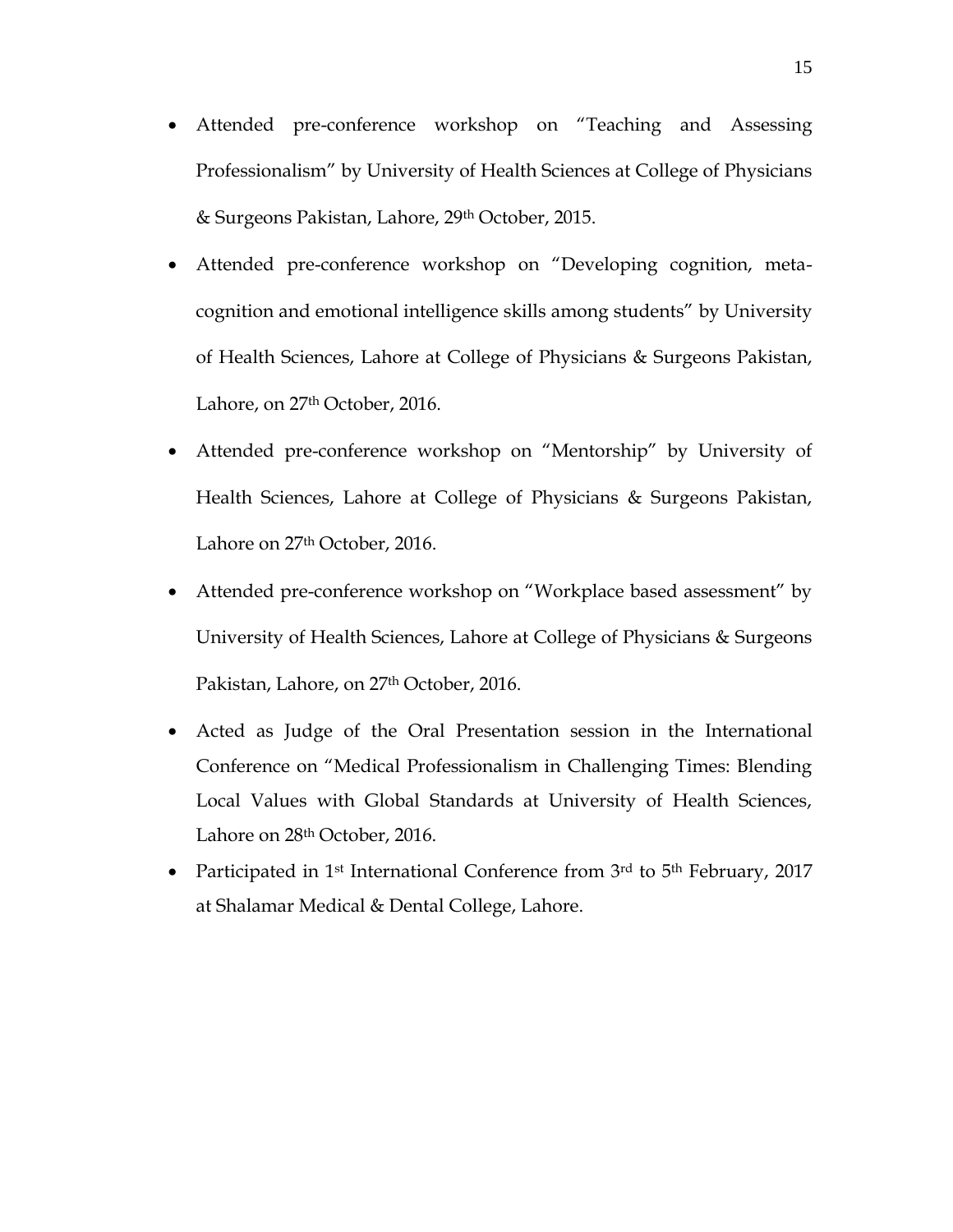• Paper in **National Surgical Conferences** 1994, 1996 and 1998, 2000, 2002, 2004, 2006 & 2008.

16

- Paper presented in **International Surgical Conferences** 1995 & 1997, 1999, 2001, 2003, 2005, 2007.
- Paper presented in **K.E.M.C. Annual Symposium** 1993 in collaboration with Association of North America.
- Paper presented on **National Surgical** at Rawalpindi 2000.
- Paper presented in **"Congress 96"** held in collaboration with CPSP and Royal College of Surgeons Edinburgh.
- Attend and acted as **Facilitator** in **Joint Congress** 2000 at CPSP Karachi in collaboration with **Royal Collage of Surgeons, Edinburgh**.
- Paper presented on "Surgery for Pancreatic Tumours" by The Society of Surgeons of Pakistan, Multan Chapter on 1st & 2nd November, 2002.
- Paper presented on "Scientific Paper" in the Annual Symposium 2002 at King Edward Medical College / KEMCAANA on 16<sup>th</sup> & 17<sup>th</sup> December, 2002.
- Paper presented on 10<sup>th</sup> Annul Surgical Conference by the Society of Surgeon of Pakistan, Karachi Chapter on 18<sup>th</sup> & 19<sup>th</sup> October, 2003.
- Paper presented in 5th **National Surgical Conference** by the Society of Surgeon of Pakistan Multan Chapter, held on 3rd & 4th December, 2004 at Nishtar Medical College, Multan.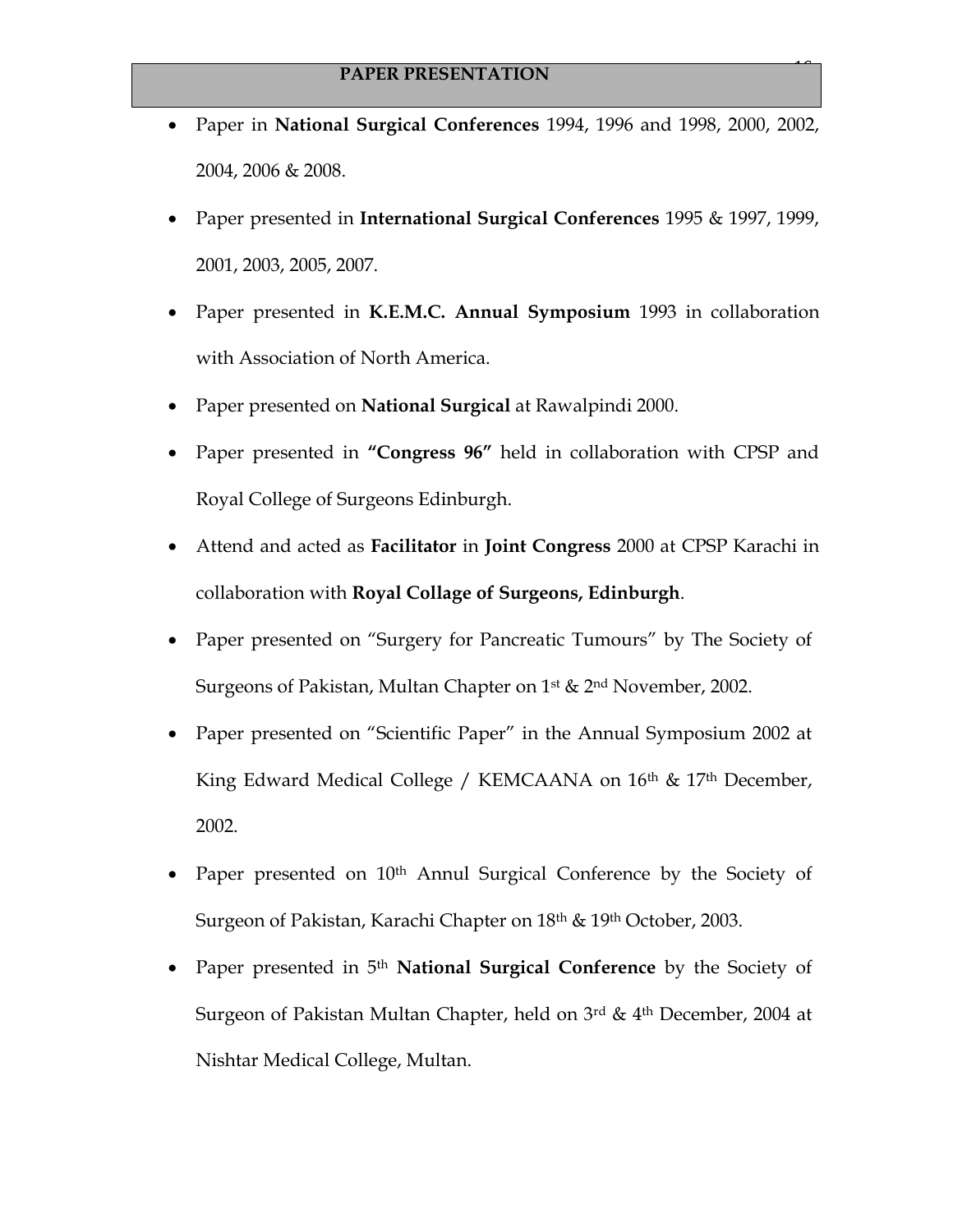- Paper presented on **International Conference** on Family Medicine At Lahore, 23, 24,25th December, 2005.
- Participation in **16th National Congress** of **Infectiology** by **Tunisian Society of Infectious Diseases** on 17<sup>th</sup> to 20<sup>th</sup> April, 2006.
- Paper presented in **International Conference on Management of Disasters** by The Society of Surgeon of Pakistan, Lahore on Experience of Lahore General Hospital during Earthquake, February 2006.
- Paper presented in the **Silver Jubilee Congress** by **Society of Surgeon of**  Pakistan at Karachi on 13 to 19<sup>th</sup> November, 2006.
- **Participation in International Surgical Conference by International Society of Digestive Surgery at Rome (Italy) on 1st, 2nd December, 2006.**
- Paper presented in **17th International conference in family medicine** held at **Aiwan-e-Iqbal Lahore** from 15-17 Dec, 2006.
- Participation in **Joint Meeting Royal College of Surgeons of England & College of Surgeons of Hong Kong** on 6th & 7th May, 2007 at Hong Kong.
- Paper presentation in **SURGICON 2007** held at Abbottabad 30th November to 2nd December, 2007.
- Participation in international colorectal conference at Shanghai China, April, 2008.
- Paper presentation in second international conference on diabetes mellitus held at Pearl continental Hotel Lahore from 25 – 27 April, 2008.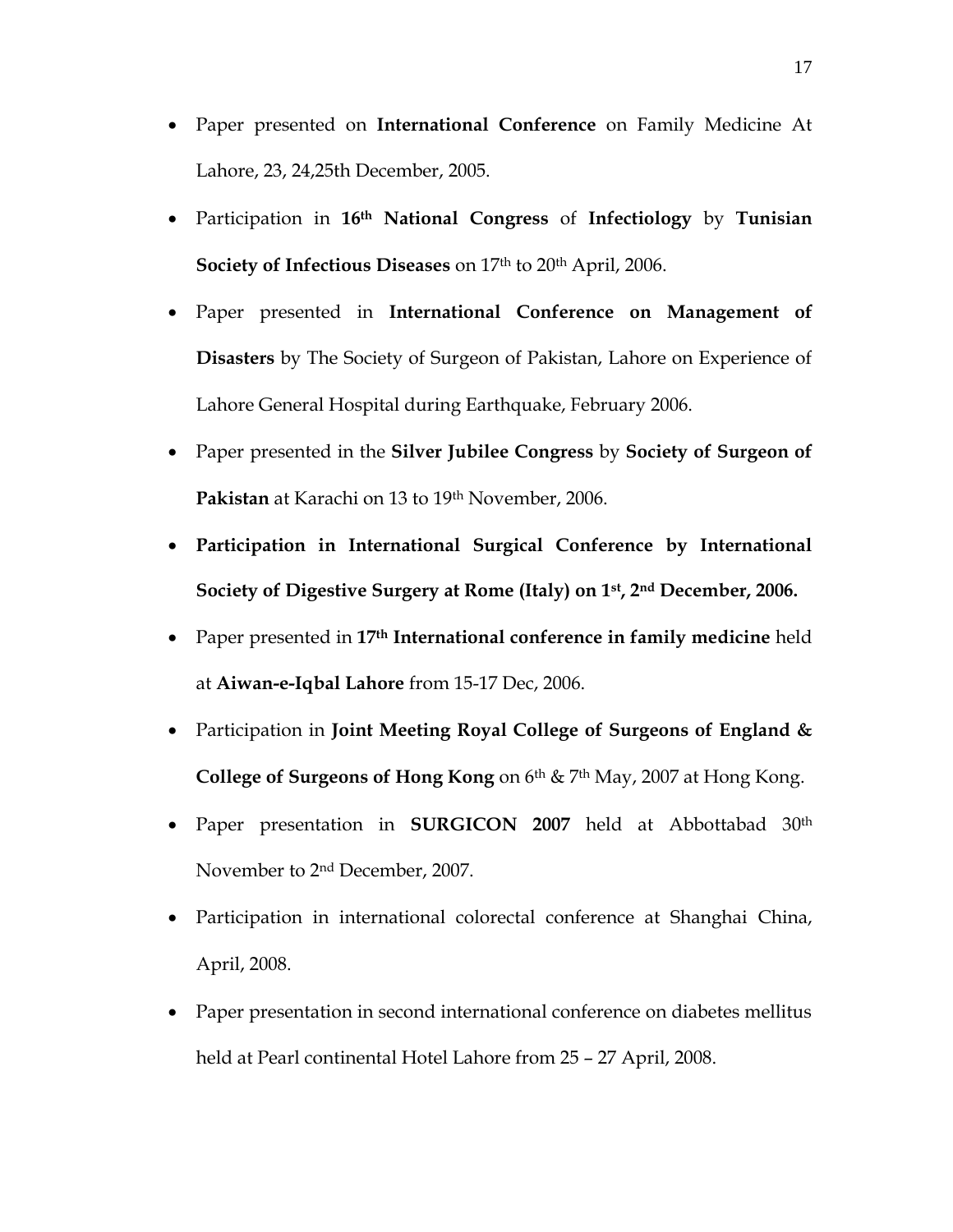- **Participation in international conference of Surgeons Gastroenterologist and Oncologist at Istanbul Turkey, 8-12 October, 2008.**
- **STATE OF ART LECTURE and CONDUCTION OF WORKSHOP on medical education at the joint conference 2008 of B.C.P.S AND C.P.S.P held at Dhaka Bangladesh from 20 – 23 October, 2008.**
- State of art lecture on transhiatal oesophagectomy at ninth annual symposium of KMDC Karachi, 13 to 15 March 2009.
- **Represented CPSP, as Regional Director and Councilor in joint meeting with Royal College of Physicians, London, participated in international conference of acute medicine from 31 March to 1st April 2009.**
- Paper presented on medical education at FJMC 12 November 2008.
- Paper presented on THO in National Surgical Conference Larkana Sindh held on 24 to 25 January 2009.
- Paper presented on competency based medical education on 25<sup>th</sup> annual international congress of Pakistan society of GIT and endoscopy.
- **Participated in international surgical congress held on 13 to 15 May 2009 at Glasgow UK (By association of surgeons of Great Britain in UK).**
- Paper presentation on "Innovations in postgraduate medical education in Pakistan" Medical Education Symposium at Lahore Medical and Dental College, Lahore in May 2010.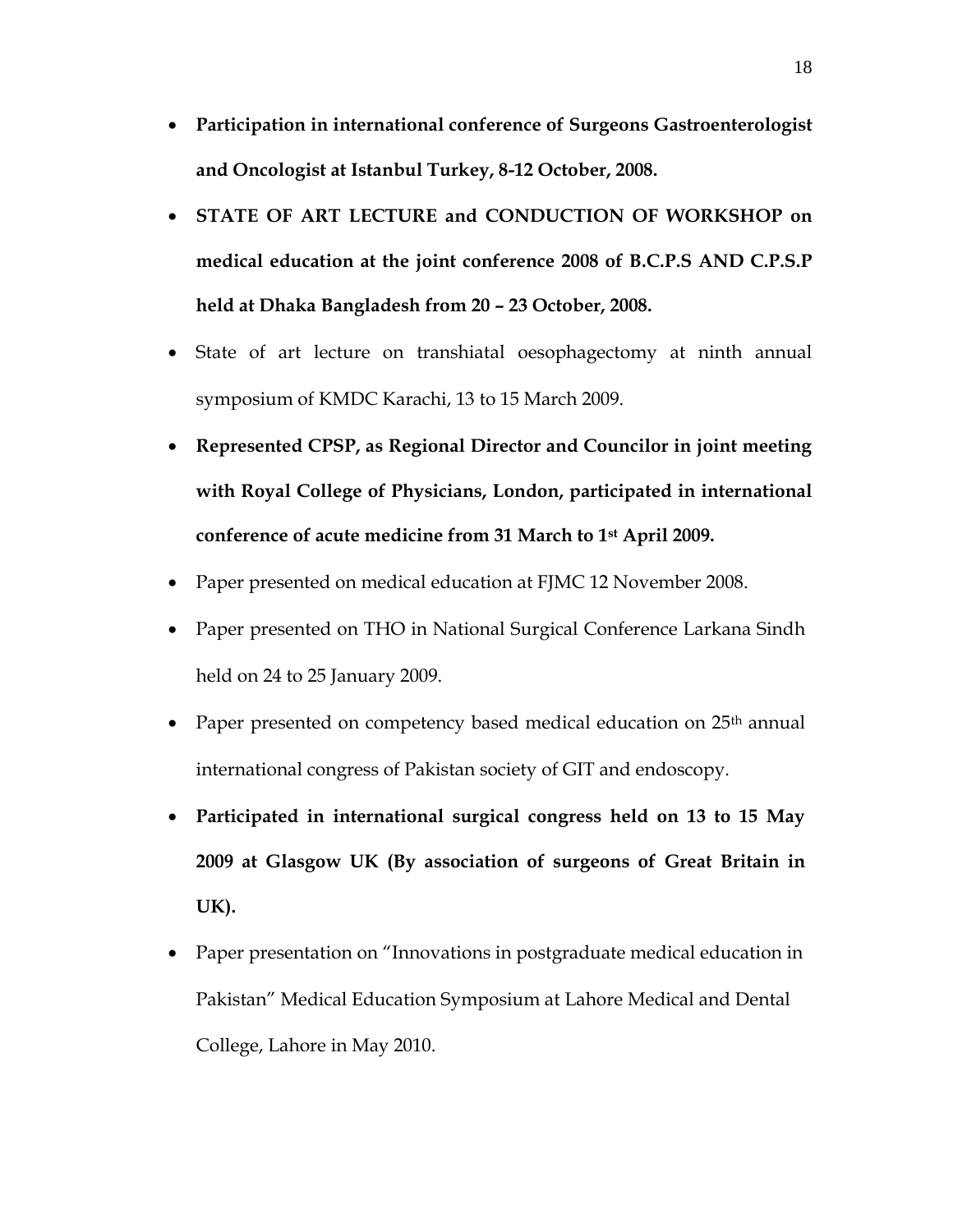- Presented innovation in Medical Education in developing countries like Pakistan on IMELF 2011 held at Quebec City Canada.
- Represented CPSP in joint meeting HSE held in Dublin Ireland 4<sup>th</sup> October, 2011.
- Represented CPSP in International ATLS meeting held at San Francisco USA on October 22 – 23, 2011.
- Paper presentation on SAARC Surgical Care International Conference November 24 – 26, 2011 Lahore.
- Invited **keynote speaker** of 1st International conference of medical education by Saudi Commission for Health Specialties.
- Participated in annual conference of American college of Surgeons held at San Francisco USA October 2014.
- Represented CPSP in **IMELF 2014** in Toronto, Canada.
- Invited speaker on National Consensus Guidelines Meeting "Challenges of Undergraduate Medical Education 2015 & Beyond- A Road Map", Sep 2015 Rawalpindi.
- Resident Perceptive about the utility of newly introduced E.Log system Conference: ICME 2015, October 2015
- Supervisors Perceptive about CPSP E.log system, Conference: 35th KEMU Annual International Scientific Symposium, At KEMU,

December 2015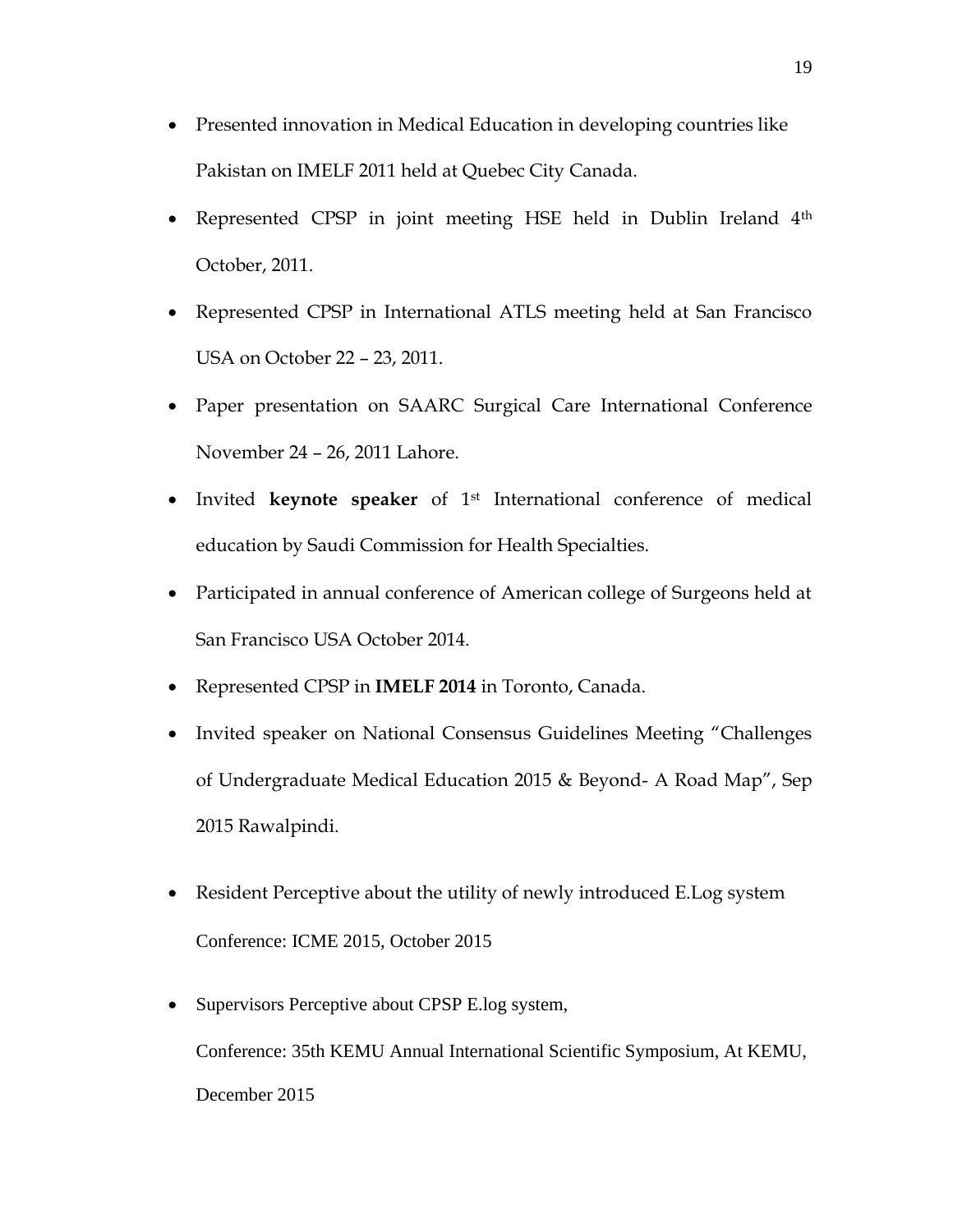- Monitoring of Surgical residents through E.log system Conference: Society of Surgeons of Pakistan Lahore 18-22 March 2016,
- Challenges of PGME and Strategies to meet those challenges, in the light of LANCET commission report 2010.

Conference: 15th Bienial conference of Society of Surgeon Pakistan, Lahore, at FJMU, LAHORE, 18-22 March 2016

• Paper Presented in AEME conference-2016 "Standardizing Medical Education in Pakistan a National Agenda" 04-06 March 2016.

Khyber Medical University Peshawar Pakistan

- CPSP/HSE Postgraduate Overseas Rotational Programme: Residents' Perspective Conference: 8th International conference on Medical Education 11-13 April 2016
- Role of CPSP in post graduate Medical Education Conference: Annual scientific conference, At MBBS University of Health Sciences Mir Pur Azad Kashmir, May 2016.
- Role of CPSP in delivery of health care service at door step of underprivileged Community.

Conference: National conference on improvement of community health service in

Pakistan, At THE UNIVERSITY OF FAISALABAD, May 2016.

- Participated as Panelist in the discussion in the International Conference on "Medical Professionalism in Challenging Times: Blending Local Values with Global Standards at University of Health Sciences, Lahore on 28<sup>th</sup> October, 2016.
- Participated as Speaker in 1<sup>st</sup> International Conference from 3<sup>rd</sup> to 5<sup>th</sup> February, 2017 at Shalamar Medical & Dental College, Lahore.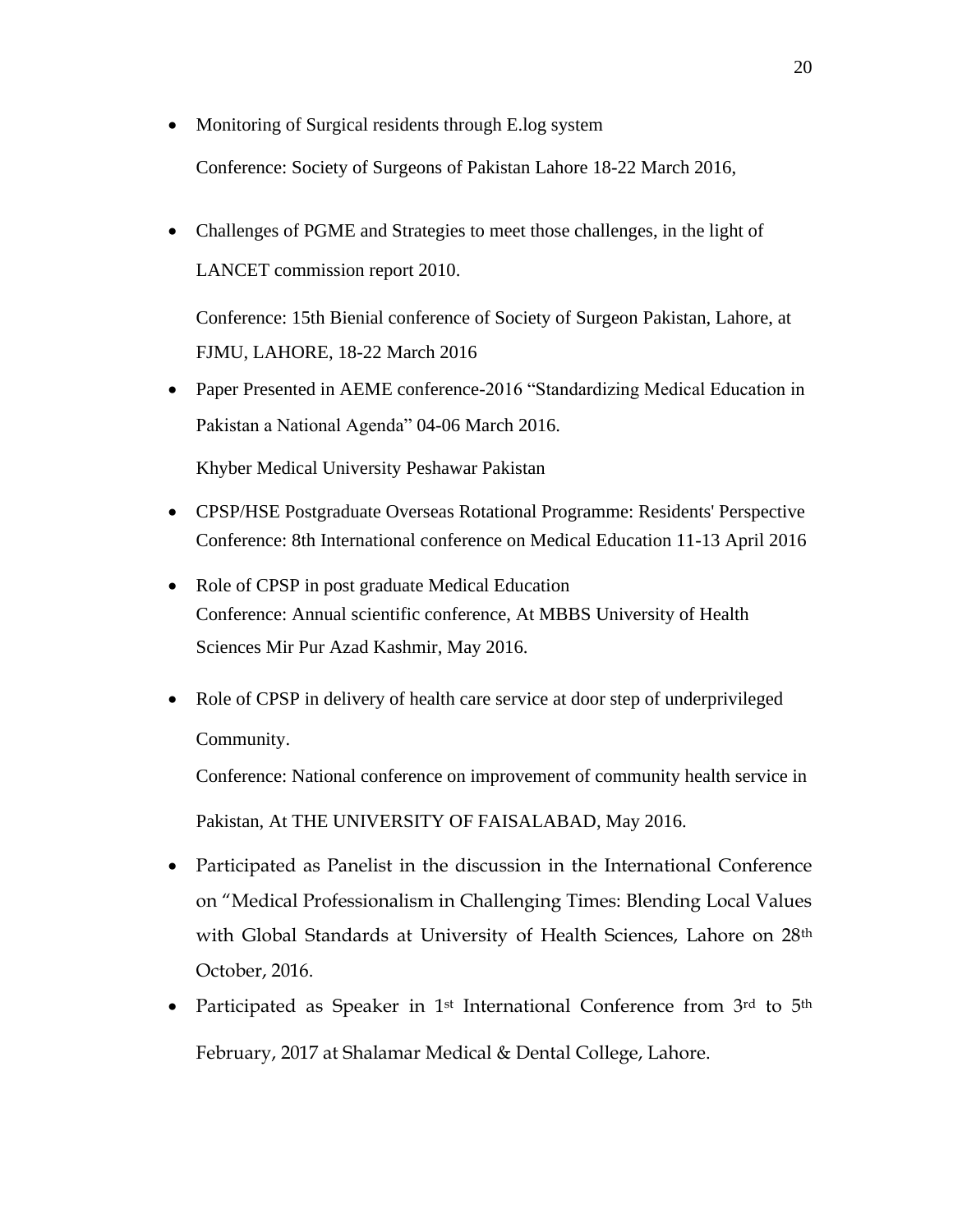#### **AUTHORSHIP & CONTRIBUTIONS IN BOOKS**

- 4. Co-author of Principles of Surgery & Surgery of Head & Neck for BDS & MBBS 1st Edition 1996.
- 5. Contributed in ATLS-Student course manual 9<sup>th</sup> edition (American College of Surgeons)
- 6. Mushahidaat & Tassurrat, Urdu book having medical & journal knowledge, National & International information

## **RESEARCH CONTRIBUTION & PUBLICATIONS**

## **CONTRIBUTIONS:**

- Ex. Chief Editor of Pakistan Journal of Surgery recognized by PM & DC and member of WHO regional index medicus & extra-med
- Member Editorial board, Annals of KEMU & Journal of College of Physicians and Surgeons (Impact factor Journal)
- Member advance studied and research board KEMU
- Focal person of Research, Higher Education Commission Pakistan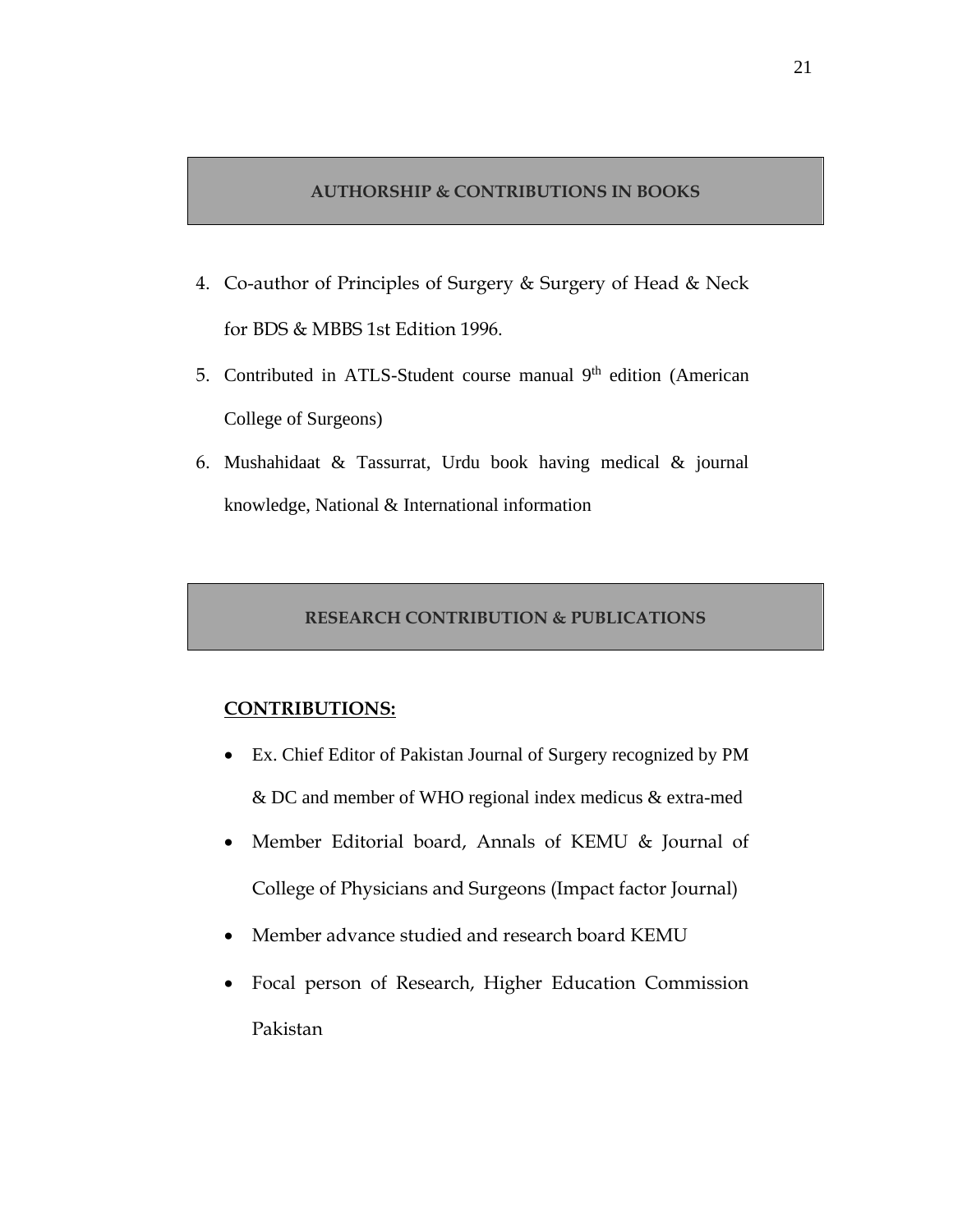## **Prof Zafar Ullah Chaudhry**

President College of Physicians and Surgeons Pakistan 7th Central Street, Defence Housing Authority Phase –II Karachi 75500 021-5887111 Facsimile 021-5893062 [president@cpsp.edu.pk](mailto:president@cpsp.edu.pk)

#### **Prof Muhammad Zafarullah Khan**

Ex-Vice Chancellor King Edward Medical University Nila Gumbad, Lahore. 54000 042-7354005 Facsimile 042-7233796 [kemcol@brain.net.pk](mailto:kemcol@brain.net.pk)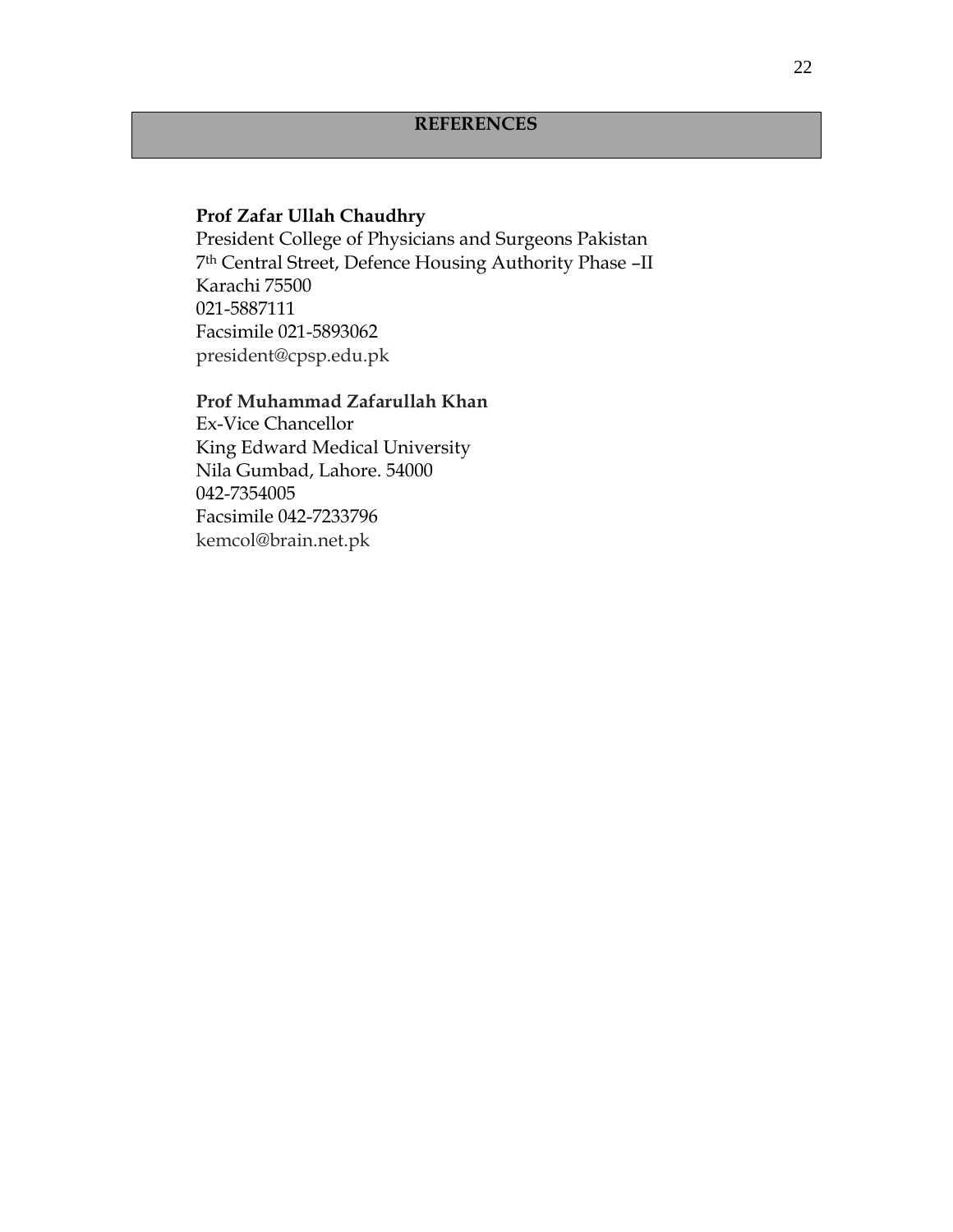#### **PUBLICATIONS:**

- 1. "Ectopic Pregnancy as General Surgical Emergency". Pakistan Journal of Surgery, Apr-Jun 1993.
- 2. "Mayo Hospital Experience of Vascular Emergencies". The Journal of Surgery, Vol.6 & 7, 1993.
- 3. "Gynaecological Emergencies in General Surgery and their Management". The Journal of Surgery, Vol. 6&7, 1993.
- 4. "Acute Abdomen a Complication of Uterine Intervention". Pakistan Journal of Surgery, Oct-Dec. 1993.
- 5. "Hyperparathyroidism 10 years experience". Pakistan Journal of Surgery, Jan-Mar 1995.
- 6. "Management of Hepatic Trauma". Pakistan Journal of Surgery, Jan-Mar 1995.
- 7. "Ureteral Injuries a Complication of Hysterectomy". Pakistan Journal of Surgery, Jan-Mar 1995.
- 8. "Changing Patterns of Abdominal Tuberculosis". Pakistan Journal of Surgery, Apr-Jun 1995.
- 9. "Re-exploration of Abdomen for Retained Foreign Bodies over 25 years experience". Pakistan Journal of Surgery, Apr-Jun 1995.
- 10. "Four Years Experience of Management of Diabetic Foot". Pakistan Journal of Surgery, Jul-Sep 1995.
- 11. "Experience of Selective Conservatism in Splenic Trauma".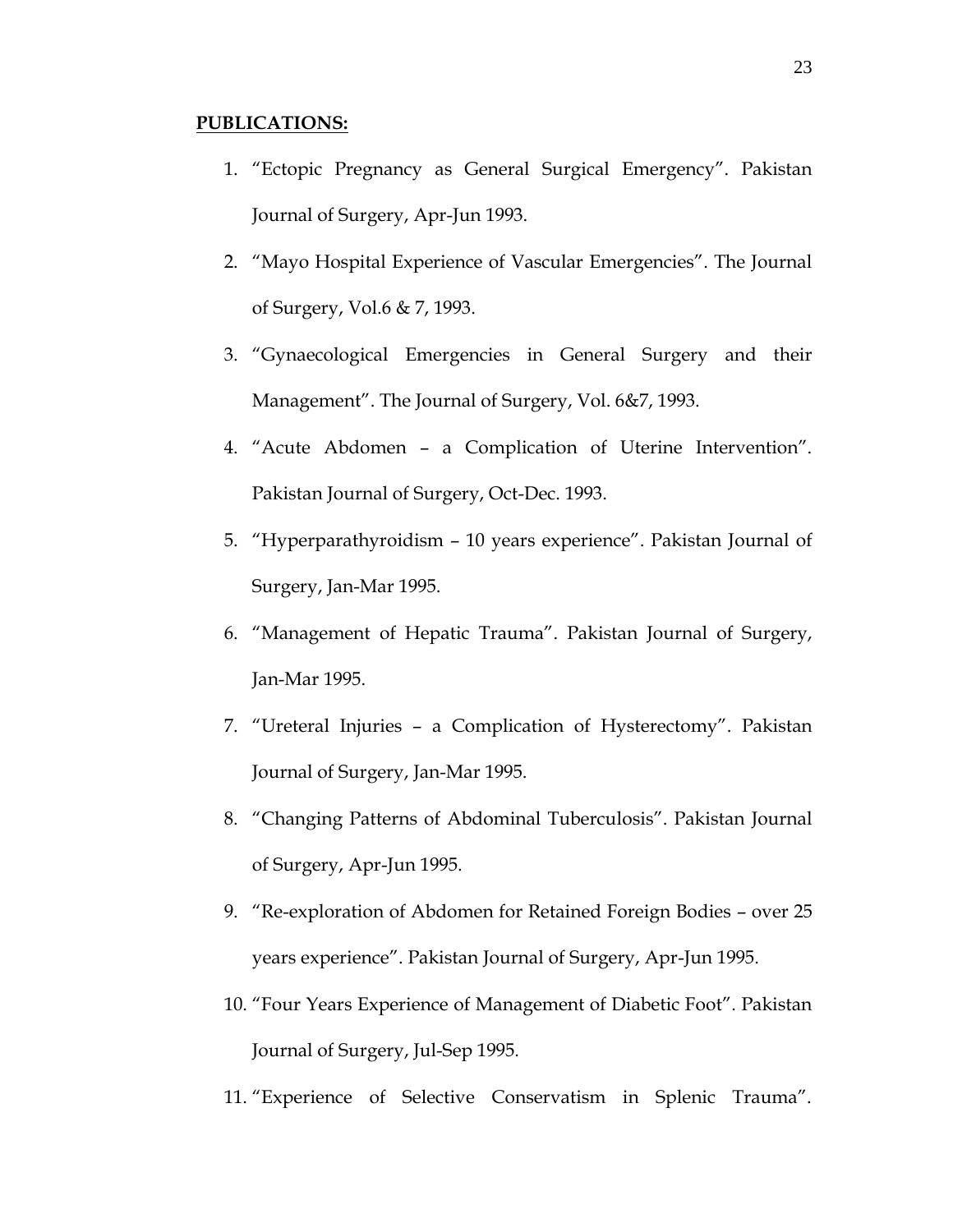Pakistan Journal of Surgery, Oct-Dec 1995.

- 12. "Complication of Laparoscopic Cholecystectomy in 100 Consecutive Non-Selected Cases". Pakistan Journal of Surgery, Jan-Mar 1996.
- 13. "Experience Exteriorization of Colon after Primary Repair with Special Technique in Penetrating Injury of Abdomen". Pakistan Journal of Surgery, Apr-Jun 1996.
- 14. "Resurgence of Extra Pulmonary Tuberculosis in General Surgery a 5 years Incidence Study". Pakistan Journal of Surgery, Jul-Sept 1996.
- 15. "Experience of Laparoscopic Cholecystectomy in Acute Cholecystitis". Pakistan Journal of Surgery, Oct-Dec 1996.
- 16. "Management of Total Urinary Incontinence in Females a two years experience". Pakistan Journal of Surgery, Oct-Dec 1996.
- 17. "Pelvic Inflammatory Disease as Seen by Surgeon". The Journal of Surgery Vol. 11&12, 1996.
- 18. "Management of Penetrating Colonic Injuries" Annals of King Edward Medical College, Lahore. Vol. 2, No. 3&4, Page:9-11, Jul-Dec 1996.
- 19. "Postoperative Complications of Hepaic Trauma and their Management – an experience at Mayo Hospital". Annals of King Edward Medical College, Lahore Vol. 2, No. 3&4, page:18-21, Jul-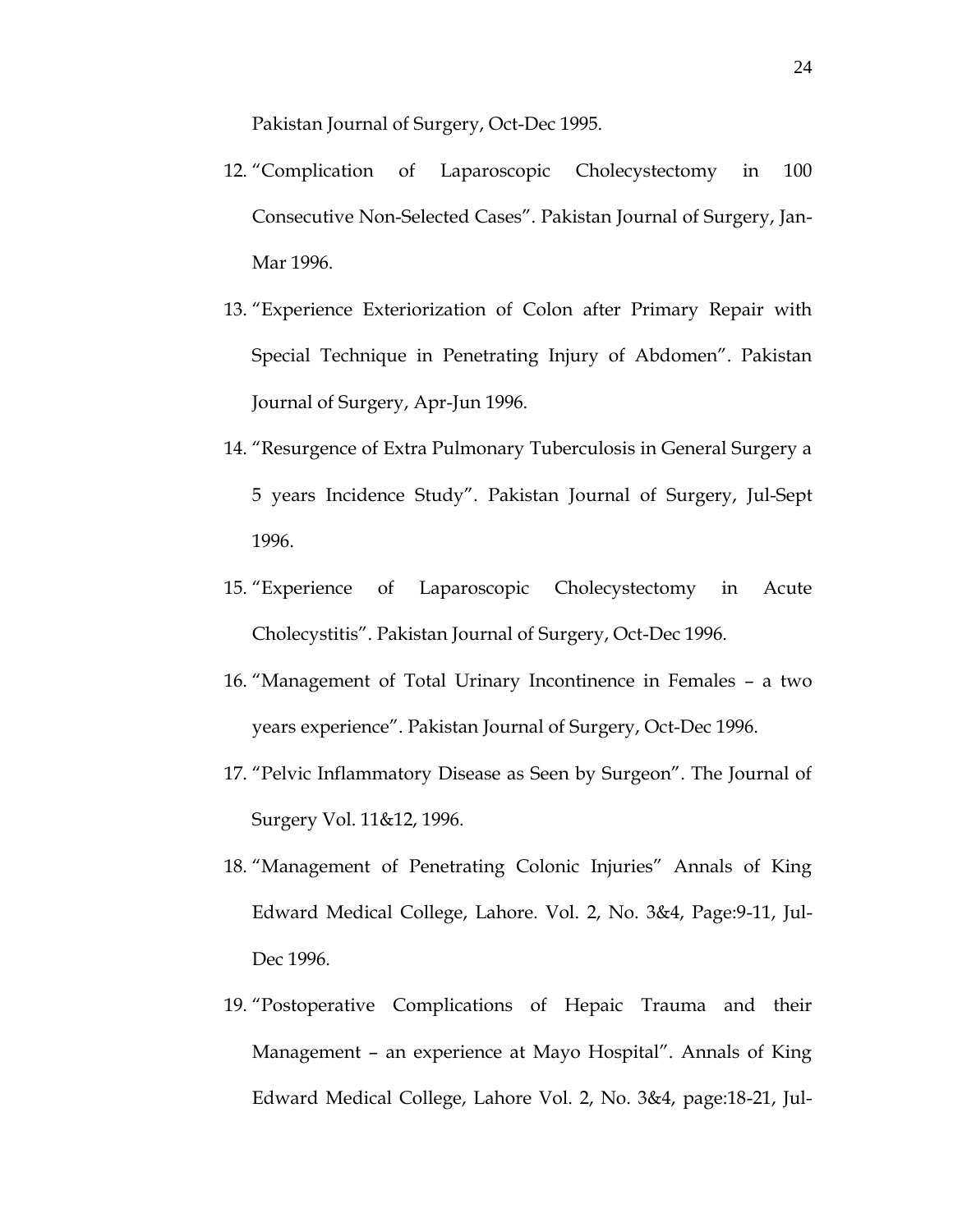Dec 1996.

- 20. "Experience of Splenectomy for Various Medical Disorders". Annals of King Edward Medical College Lahore. Vol.2, No.1&2, page:4-5, Jan -Jun 1997.
- 21. "Outcome of Primary Colonic Repair in Penetrating Abdominal Trauma". Annals of King Edward Medical College, Lahore. Vol.3, No.3, page:67-69, Jul – Sep1997.
- 22. "Preoperative Skin Preparation: A comparative study of three different protocols". Annals of King Edward Medical College, Lahore. Vol.4, No. 2, Apr-Jun 1998.
- 23. "Comparison of Band Ligation with Haemorrhoidectomy in 2nd and early 3rd degree Haemorrhoids". Annals of King Edward Medical College, Lahore Vol.4, No. 4, Oct-Dec 1998.
- 24. "Typhoid Perforation: an experience at Mayo Hospital, Lahore". Annals of King Edward Medical College, Lahore. Vol.5, No. 1, Jan-Mar 1999.
- 25. "Carcinoma Gall Bladder our experience". Annals of King Edward Medical College, Lahore. Vol. 5, No. 1, Jan-Mar1999.
- 26. "Tuberculous Cervical Lymphadenitis the commonest cause of extrapulmonary tuberculosis". Annals of King Edward Medical College, Lahore. Vol. 5, No. 2, Apr-June 1999.
- 27. "Surgical Care for Duodenal Injuries". Annals of King Edward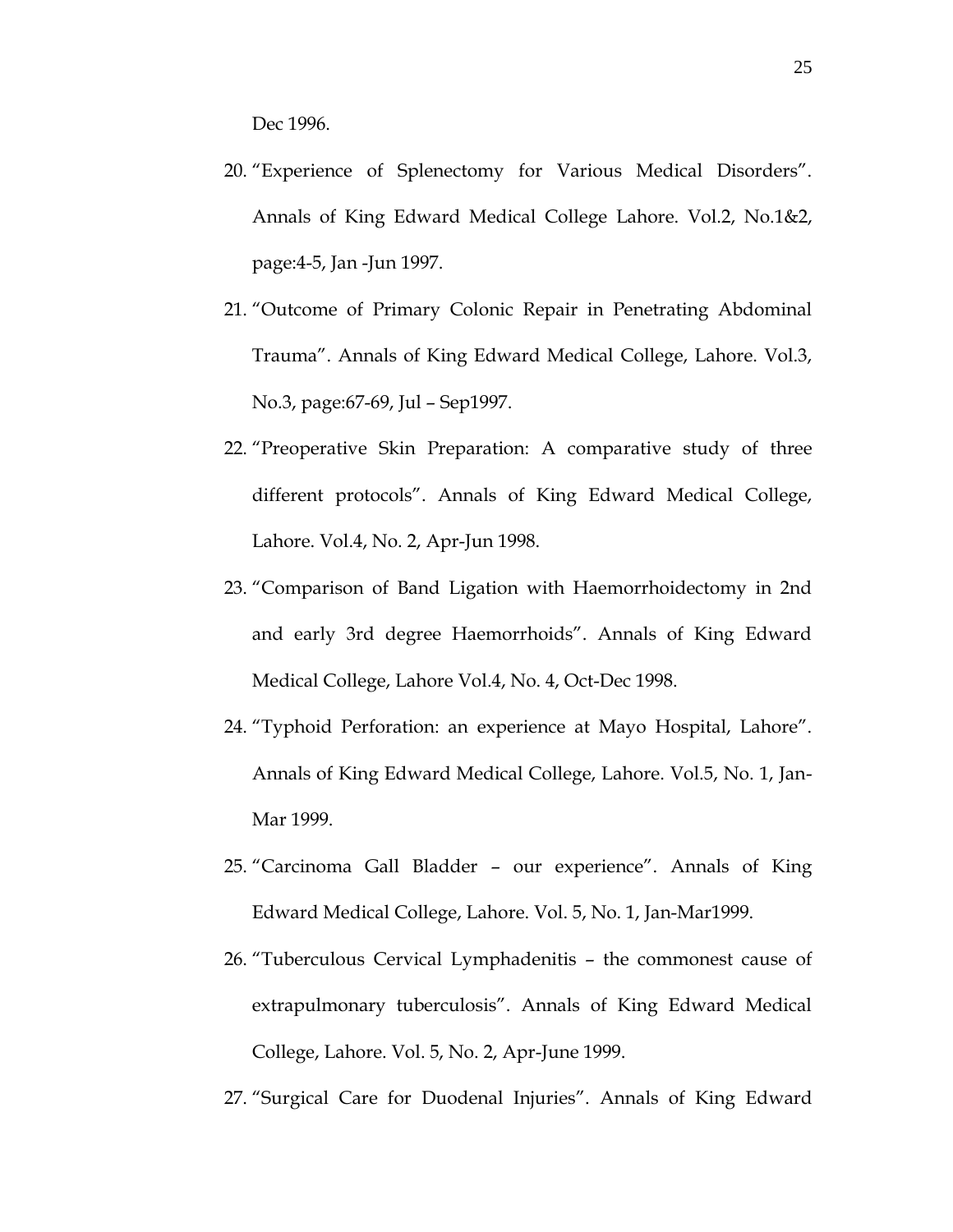Medical College, Lahore. Vol.5, No. 2, Apr-June 1999.

- 28. "A Comparative Study of Laparoscopic Versus Mini Cholecystectomy". Annals of King Edward Medical College, Lahore. Vol.5, No.2, Apr-June 1999.
- 29. "Appendectomy: A Contemporary Appraisal". Annals of King Edward Medical College, Lahore. Vol. 5, No. 2, Apr-June 1999.
- 30. "Management of Penetrating Injuries of the Lower Chest". Annals of King Edward Medical College, Lahore. Vol. 6, No. 1, Jan-Mar 2000.
- 31. Day Care Surgery in Hernia, T Mehmood, H N Rana, S A H Andrabi, K M Gondal, Annals of KEMC Vol 6 No. 4 Oct – Dec 2000.
- 32. Management of Penile Trauma: Annals of King Edward Medical College, Lahore. Vol. 7, No. 1, Jan-Mar 2001. 47 – 49.
- 33. Factors influencing the outcome of Arterial Injuries. Annals of KEMC Vol. 7, No. 2, Apr-Jun 2001, 106 – 109.
- 34. Experience of Postoperative Enterocutaneous Fistulae at Mayo Hospital, Lahore. Annals of KEMC Vol. 7, No. 2, Apr-Jun 2001, 134 – 137.
- 35. "Management of Urethral Strictures". Pakistan Journal of Surgery. Vol. 17, No. 3, July-Sept 2001.
- 36. "Diagnostic Laparoscopic Surgery: a Good Surgical Tool". Pakistan Journal of Surgery. Vol. 17, No. 3, July-Sept 2001.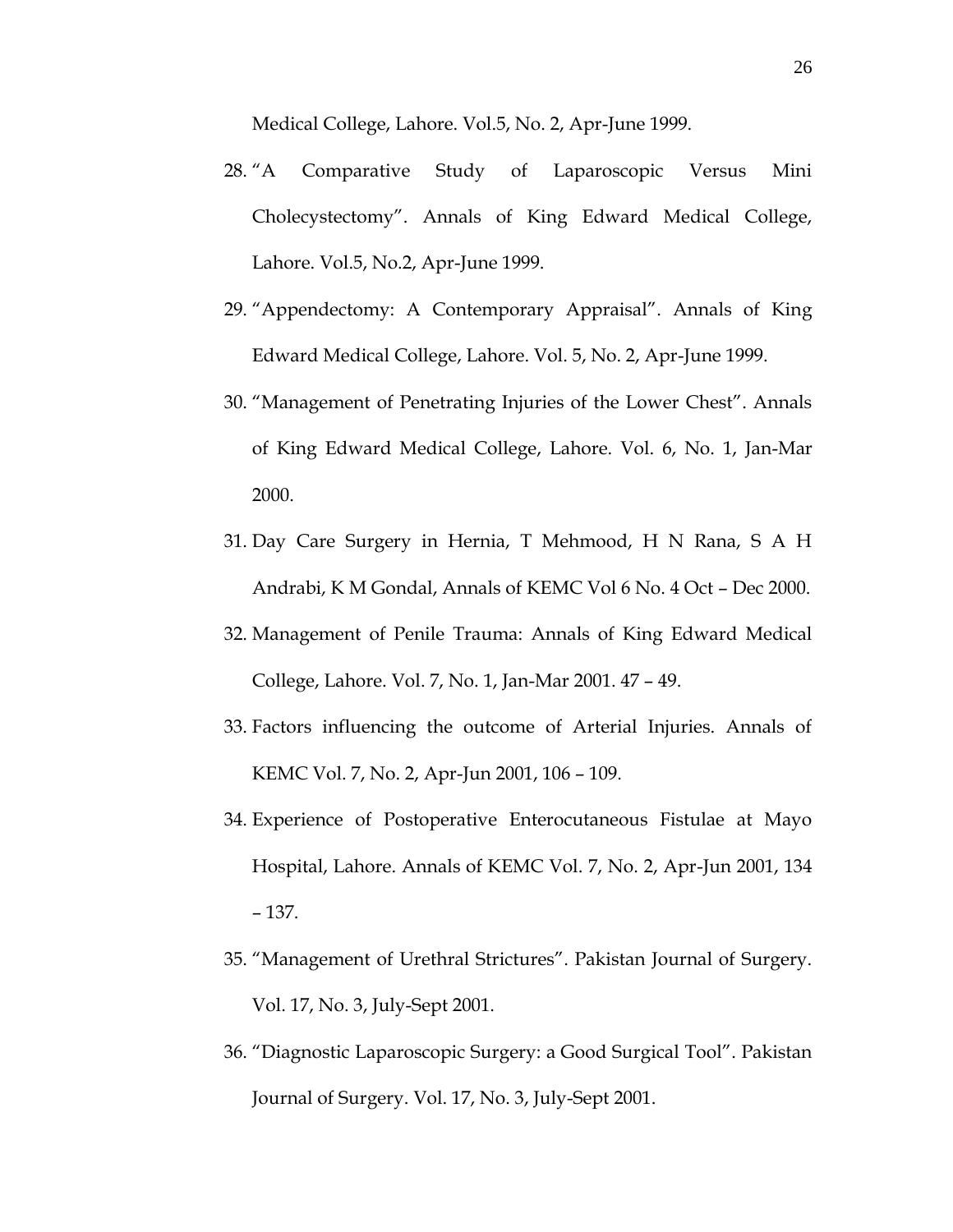- 37. "Duration of Surgery: does it contribute to Postoperative Wound Infection". Pakistan Journal of Surgery. Vol. 17, No. 3, July-Sept 2001.
- 38. Hepatocellular Carcinoma in our set-up: An Overview. Annals of KEMC Vol.7, July – Sept. 2001 177 – 179.
- 39. Management of Tendon Injuries of Hand-A general surgical experience. Annals of KEMC Vol. 7, No. 3, July – Sept. 2001, 188 – 189.
- 40. Extra hepatic Biliary Injuries. Annals of KEMC Vol. 7, No. 3, Jul Sept. 2001, 208-210.
- 41. Surgical Wound Site Infection Our experience. Annals of KEMC Vol. 7, No. 3, Jul – Sept. 2001, 211 – 212.
- 42. Synergistic Gangrene of Abdominal Wall: Our experience at Mayo Hospital, Lahore. Annals of KEMC Vol. 7, No. 3, Jul-Sept. 2001, 232- 234.
- 43. Ileocolic Anastomosis with Chromic Catgut and Polypropylene Versus Polyglactin910 – A comparative study. Annals of KEMC Vol. 7, No. 4, Oct – Dec. 2001, 298 – 299.
- 44. Experience of Laparoscopic Cholecystectomy at Mayo Hospital, Lahore. Annals of KEMC Vol. 8, No. 3, Jul – Sept. 2002. 216 – 218.
- 45. Open Versus Closed Haemorrhoidectomy An Experience at Mayo Hospital. Annals of KEMC Vol. 9, No. 1, Jan. – Mar. 2003. 65 – 68.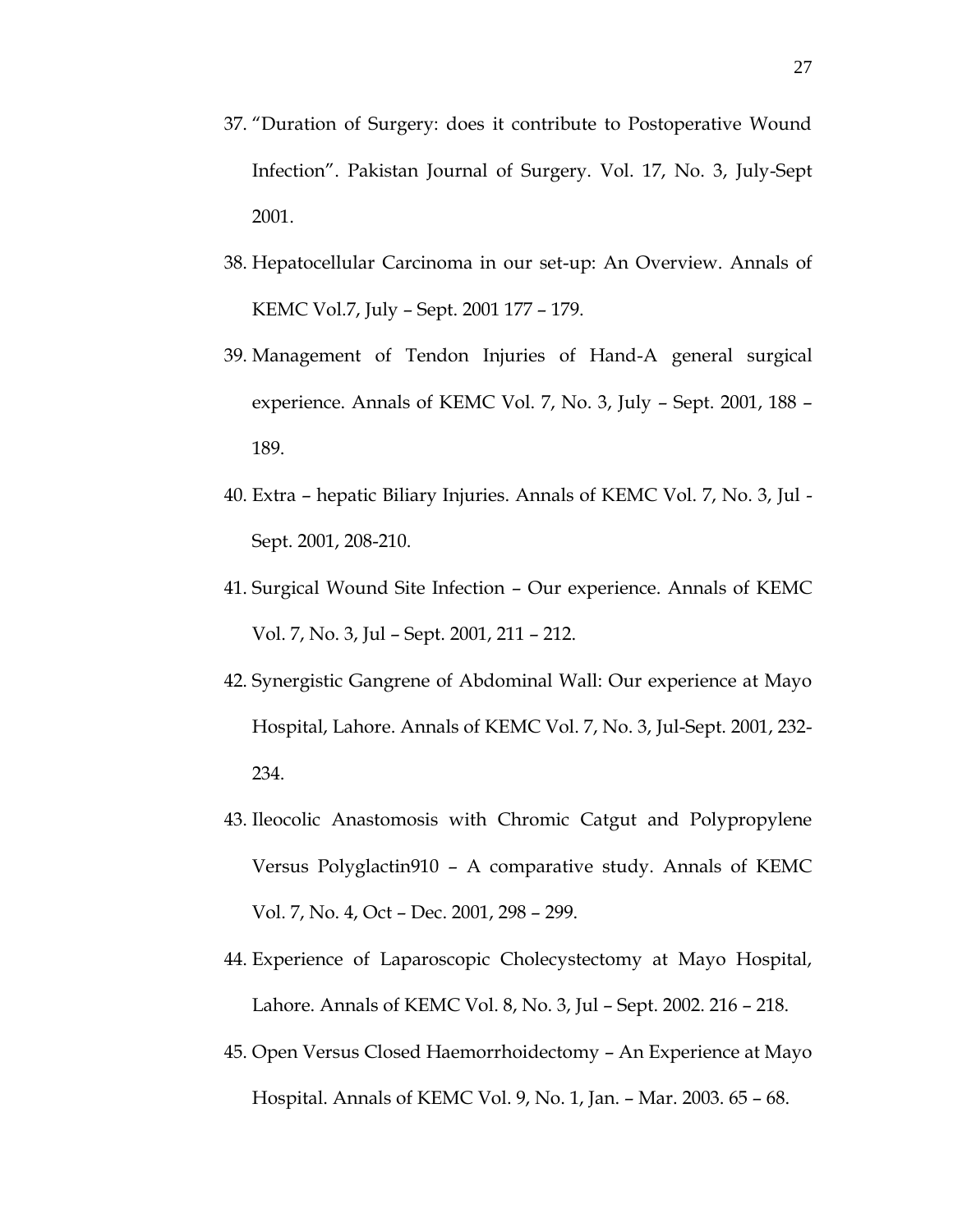- 46. Transhiatal Esophagectomy: A Safe Surgical Option. Annals of KEMC Vol. 9, NO. 2, Apr – Jun 2003. 141 – 144.
- 47. Changing Patters of Elective Surgical Interventions in Peptic Ulcer Disease. Annals of KEMC Vol. 10, No. 3, Jul – Sept. 2004. 247 – 249.
- 48. Surgical Aspects of Abdominal Tuberculosis. Annals of KEMC Vol. 10, No. 3, Jul - Sept. 2004. 289 – 291.
- 49. Carcinoma Gallbladder an overview, Annals of KEMC Vol. 11 Issue 2 Apr – Jun 2005, 113-116.
- 50. Open Preoperitonal Mesh Hernioplasty (Stoppa's Repair) For Bilateral Groin Hernia. Pakistan Postgraduate Medical Journal. Vol.16 No. 4, Oct. – Dec. 2005.
- 51. Outcome of Management of Mycotic Pseudoaneurysms of Femoral Artery in IV drug abusers. Naqi SA, Safdar A, Aslam MN, Gondal KM. Pakistan Journal of Medical and Health Sciences. Vol. 4(4), OCT – DEC 2010. [http://pjmhsonline.com/outcome\\_of\\_management\\_of\\_mycotic.ht](http://pjmhsonline.com/outcome_of_management_of_mycotic.htm) [m](http://pjmhsonline.com/outcome_of_management_of_mycotic.htm)
- 52. SYED ASGHAR NAQI, AHMAD UZAIR QURESHI, ALAA ESSA, KHALID MASUD GONDAL. Trauma – how to prepare? A review. Pak J Medical and health science, Jan – Mar 2009.
- 53. Syed Asghar Naqi, Muhammad Ali Safdar, Ahmad Uzair Qureshi, Khalid Masud Gondal. Neck trauma – an experience at Mayo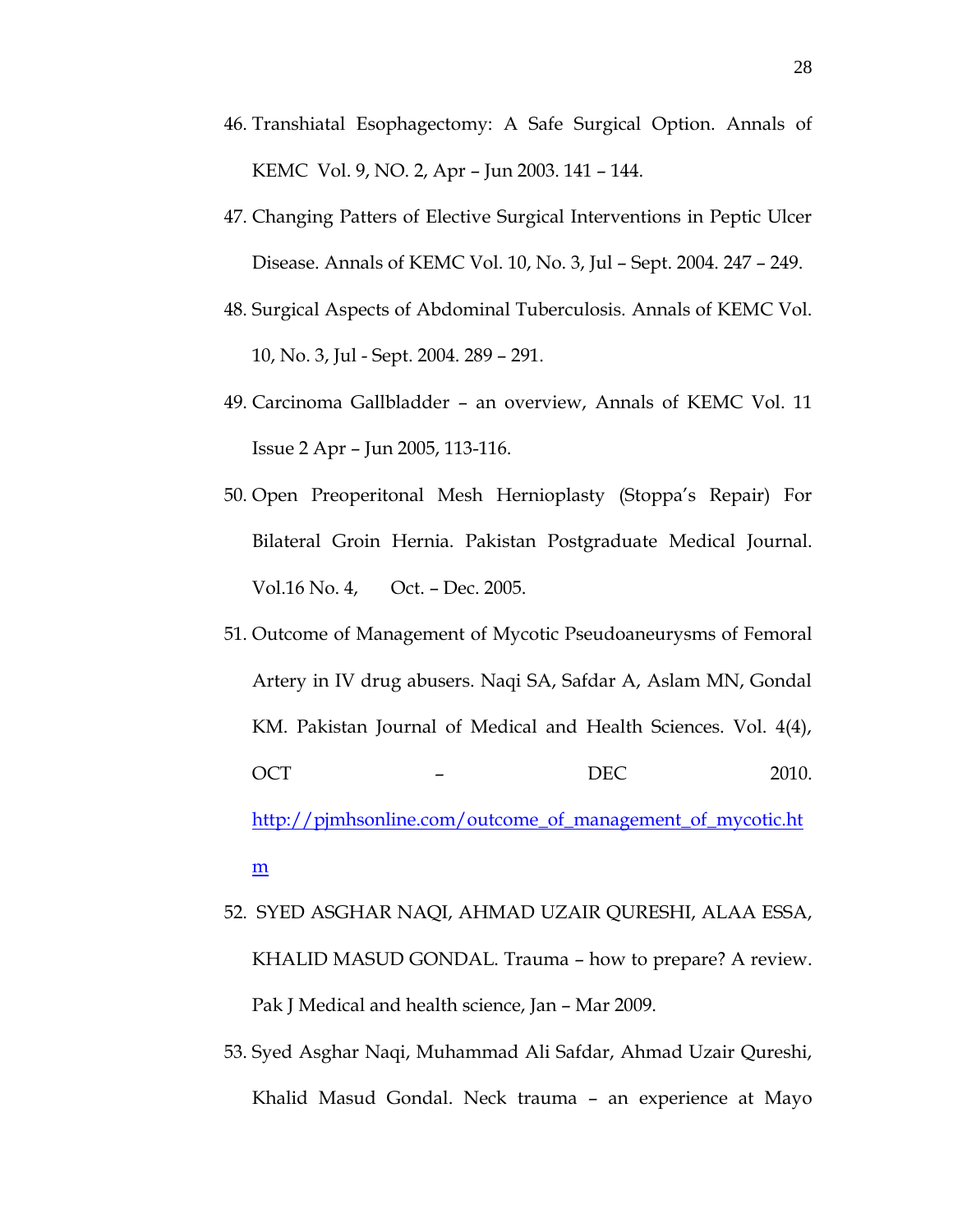hospital. PJMHS Jan Mar 2009

- 54. Comparative study of USG guided FNAC with open/laproscopic biopsy in Carcinoma Gallbladder. JCPSP vol 19,no 1 page 17 to 20 , January 2009.
- 55. AHMAD UZAIR QURESHI, SYED ASHAR NAQI, ALLA ESSA, KHALID MASUD GONDAL. Needle stick injury in high risk groups. Pak J Medical and health science Apr – Jun 2009.
- 56. AHMAD UZAIR QURESHI, MUNAZZA IQBAL, KHALID M GONDAL. Transhiatal Esophagectomy For Malignancy – A 7 Year Experience At A Tertiary Care Hospital JOURNAL OF CPSP 2009.
- 57. A Case report of "Duodenal Perforation in a 14 Years Old Boy with Abdominal Tuberculosis despite Being on Antituberculous Treatment." Qureshi AU, Khan MH, Gondal KM Indian Journal of Surgery 2010. 20(1) 69-

70.http://www.springerlink.com/content/2830775781788025

- 58. Factors Associated with Survival in Patients of Enteric Perforations; A Retrospective Analysis of 73 patients. Malik K, Nomani AZ, Qureshi AU, Gondal KM, Ann KEMC 2010, 16 (4) 233-236.
- 59. Outcome of Management of Mycotic Pseudoaneurysms of Femoral Artery in IV drug abusers.
- 60. Stray bullet in inferior vena cava.- Case report. Qureshi AU, Akhtar S, Gondal KM. Journal of College of Physicians and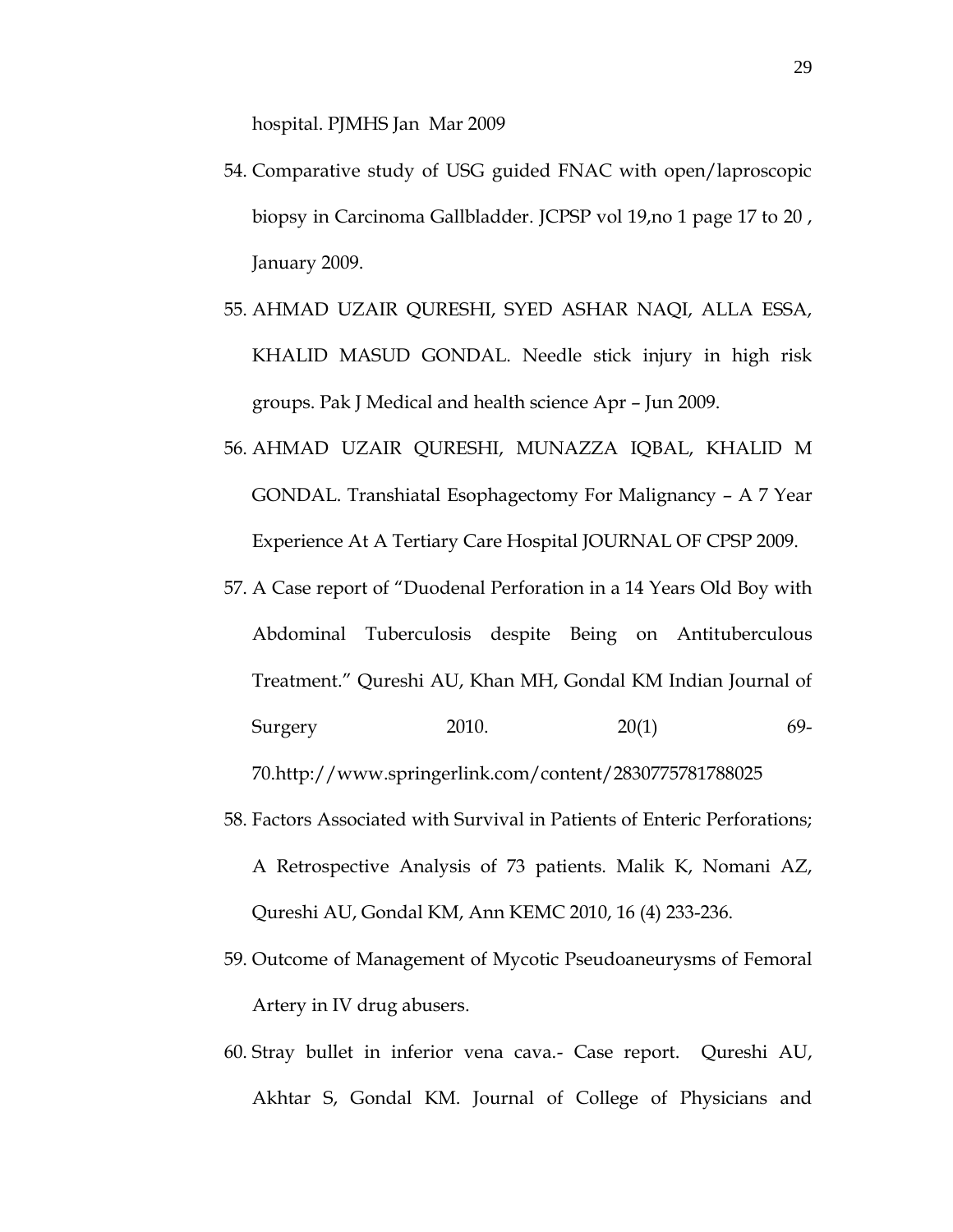- 61. Postgraduate Trainee Performance with Structured Assessment Techniques in Competency-Based Model of Training Khalid Masood Gondal and Ahmad Uzair Qureshi. JCPSP Vol. 21 (6): 338- 341<http://www.ncbi.nlm.nih.gov/pubmed/21711988>
- 62. Morbidity and Mortality due to Delay in Surgery of Jejunoileal Perforation. Mahmood S, Naqi SA, Aslam MN, Gondal KM Pakistan Journal of Medical and Health Sciences. Vol. 4(4), OCT – DEC 2010
- 63. KHAWAR IQBAL, SYED ASGHAR NAQI, KHALID MASUD GONDAL. Preoperative single dose dexamethasone improves the surgical outcome after laparoscopic cholecystectomy. Journal of Fatima Jinnah Medical College. Apr – Jun 2009.
- 64. Ajmal Farooq, Khlaid Masood Gondal, Asadullah Malik. Outcome of Karydakis procedure for pilonidal sinus Ann KEMU Jan – Mar 2006; 12(1): 231-3 Lahore General Hospital, Lahore.
- 65. Stapled Haemorrhoidopexy, As A Day Case Proceudre Vol 16, No. 1 SI (2010): Special Issue. Khalid Masood Gondal, M N Aslam, M A Safdar, K R Alv.
- 66. Factors Associated with Survival in Patients of Enteric Perforations; A Retrospective Analysis of 73 patients, Annals Vol 16. No.4 Oct-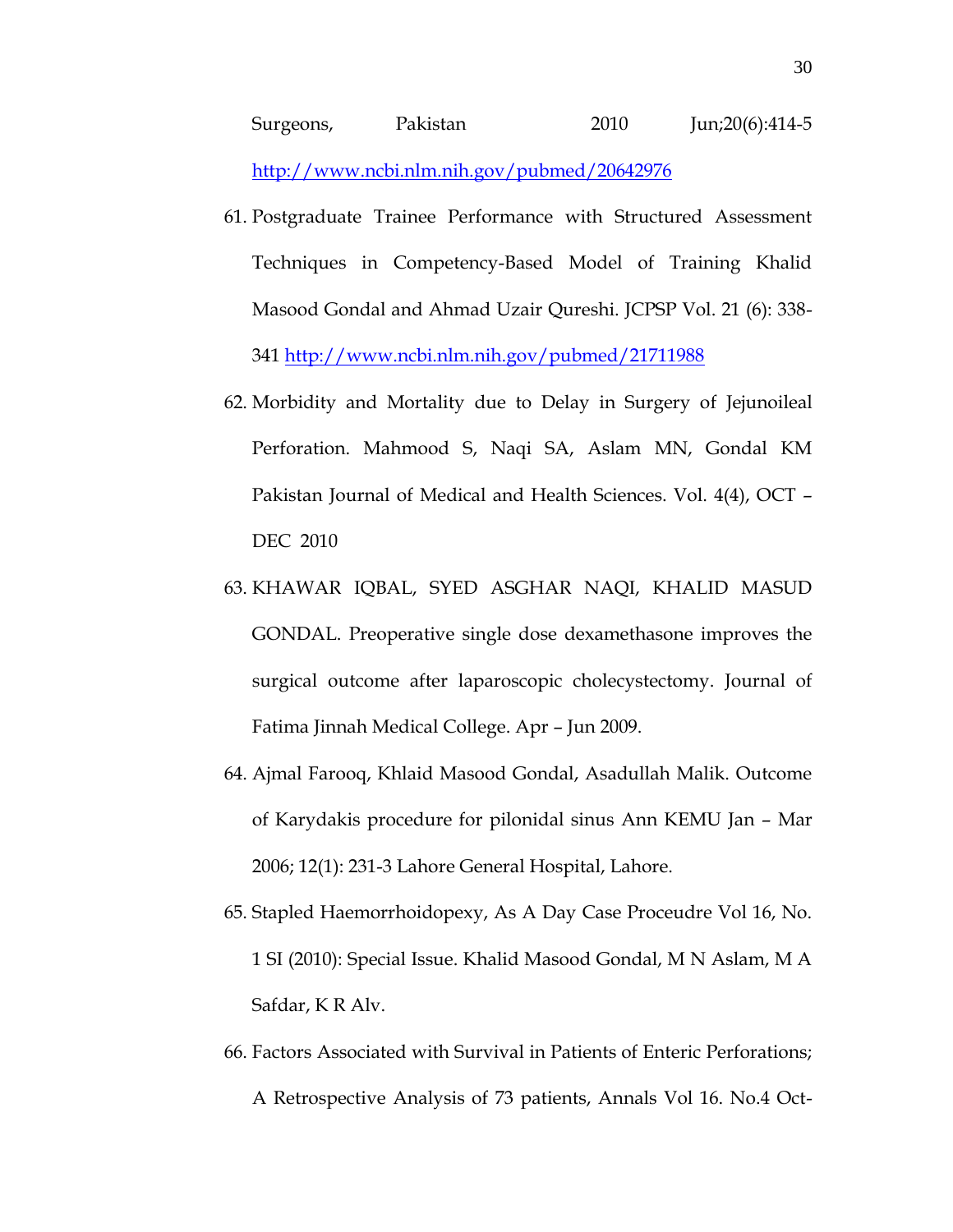Dec, 2010.

- 67. Determinants of Gynaecological Emergencies at Surgical Floor of Mayo Hospital, Lahore, PJMHS 07/2012; 6(3).
- 68. Contributing factors in limb salvage after arterial reconstruction in peripheral arterial injuries, PJS Vol. 30, Issue 1, 2014.
- 69. Frequency of Contributing Factors in Intramuscular Injection Abscess, PJMHS July-Sep2014.
- 70. Outcome of vacuum assisted closure of wounds, PJMHS July-Sep2014.
- 71. Utilization of "E-log Training Monitoring Software System" Among Post-graduate Trainees and Supervisors, The Collaborator Vol 1, Issue 2, April-June 2015
- 72. Tutors Report an Easy and a Comprehensive Tool to Assess Professional Behaviors, The Collaborator Vol 1, Issue 2, April-June 2015
- 73. E-Log System in Monitoring of Residency Program: Trainees' Perspective, JCPSP Jul 2015, Vol 25, number 7.
- 74. Outcome of patients Undergoing Laparoscopic Cholecystectomy With Previous Upper and Lower Abdominal Surgeries. Jul 2015 · Pakistan Journal of Medical and Health Sciences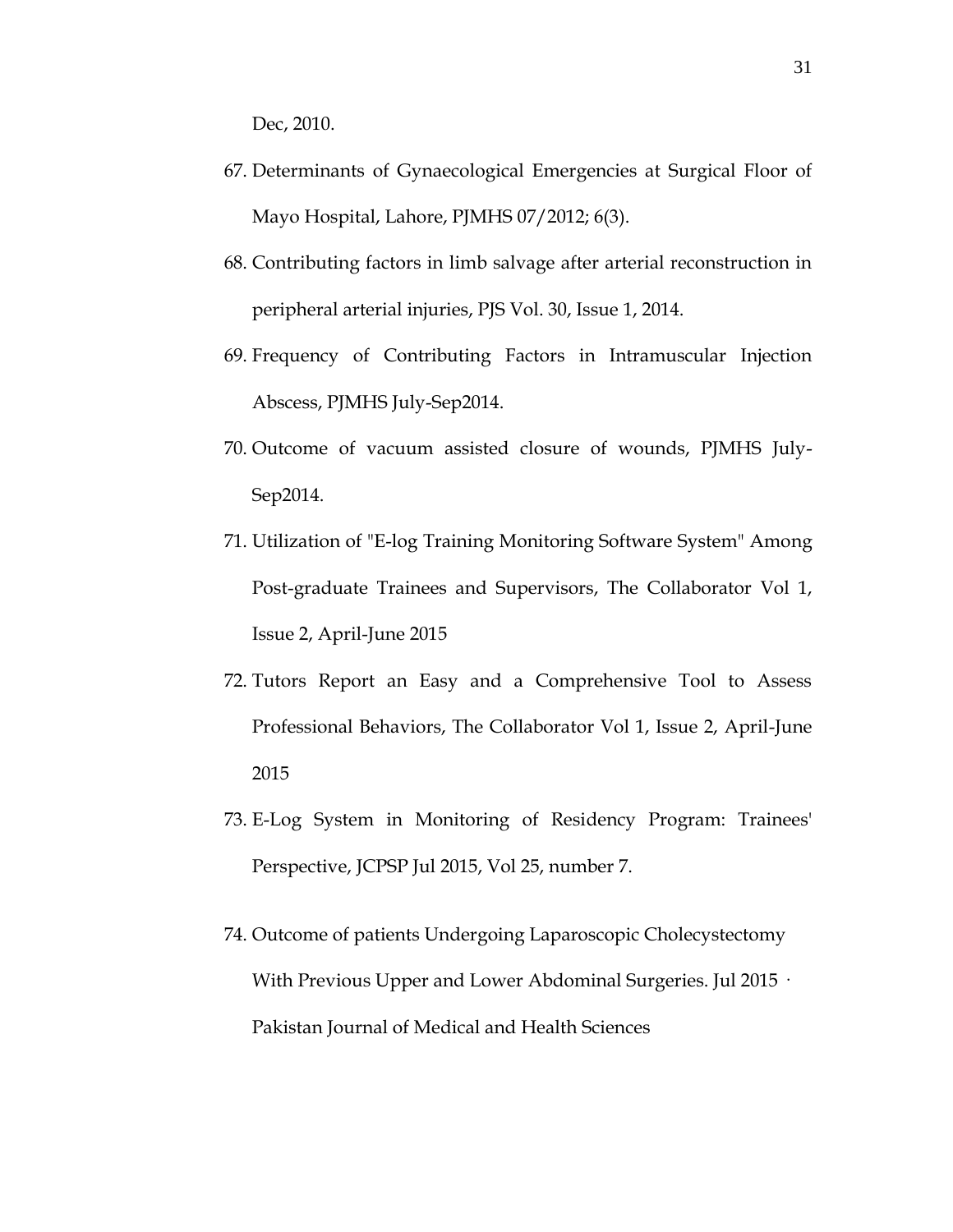75. MEASURING PROFESSIONALISM IN RESIDENCY PROGRAM, College of Physicians and Surgeons of Pakistan and 2 University of Health Sciences, Lahore, DEC. 2015

#### 76. OUTCOME OF EARLY CLOSURE OF TEMPORARY STOMA

Annals in Article of King Edward Medical University Lahore Pakistan 21(4):214 · January 2016, DOI: 10.21649/akemu.v21i4.760

### 77. MALIGNANCY IN SOLITARY COLD NODULE THYROID

**Article** in Annals of King Edward Medical University Lahore Pakistan 21(4):231 · January 2016, DOI: 10.21649/akemu.v21i4.763

78. [CPSP/HSE Postgraduate Overseas Rotational Programme:](https://www.researchgate.net/publication/299401967_CPSPHSE_Postgraduate_Overseas_Rotational_Programme_Residents%27_Perspective_Khalid_Masood_Gondal1_Uzma_Iqbal2_Seema_Arif3_Arslan_Ahmed2_and_Umair_Ahmed_Khan4?ev=prf_pub)  [Residents' Perspective](https://www.researchgate.net/publication/299401967_CPSPHSE_Postgraduate_Overseas_Rotational_Programme_Residents%27_Perspective_Khalid_Masood_Gondal1_Uzma_Iqbal2_Seema_Arif3_Arslan_Ahmed2_and_Umair_Ahmed_Khan4?ev=prf_pub) 

**Article** in Journal of the College of Physicians and Surgeons--Pakistan: JCPSP 26(4):1-5 · March 2016

79. Outcome of Karydakis procedure for pilonidal sinus

**Article** in Annals of King Edward Medical University Lahore Pakistan

12(1) · March 2016, DOI: 10.21649/akemu.v12i1.851

80. Management of acute pancreatitis: an experience at Mayo Hospital, Lahore

**Article** in Annals of King Edward Medical University Lahore Pakistan 10(2) · May 2016, DOI: 10.21649/akemu.v10i2.1206